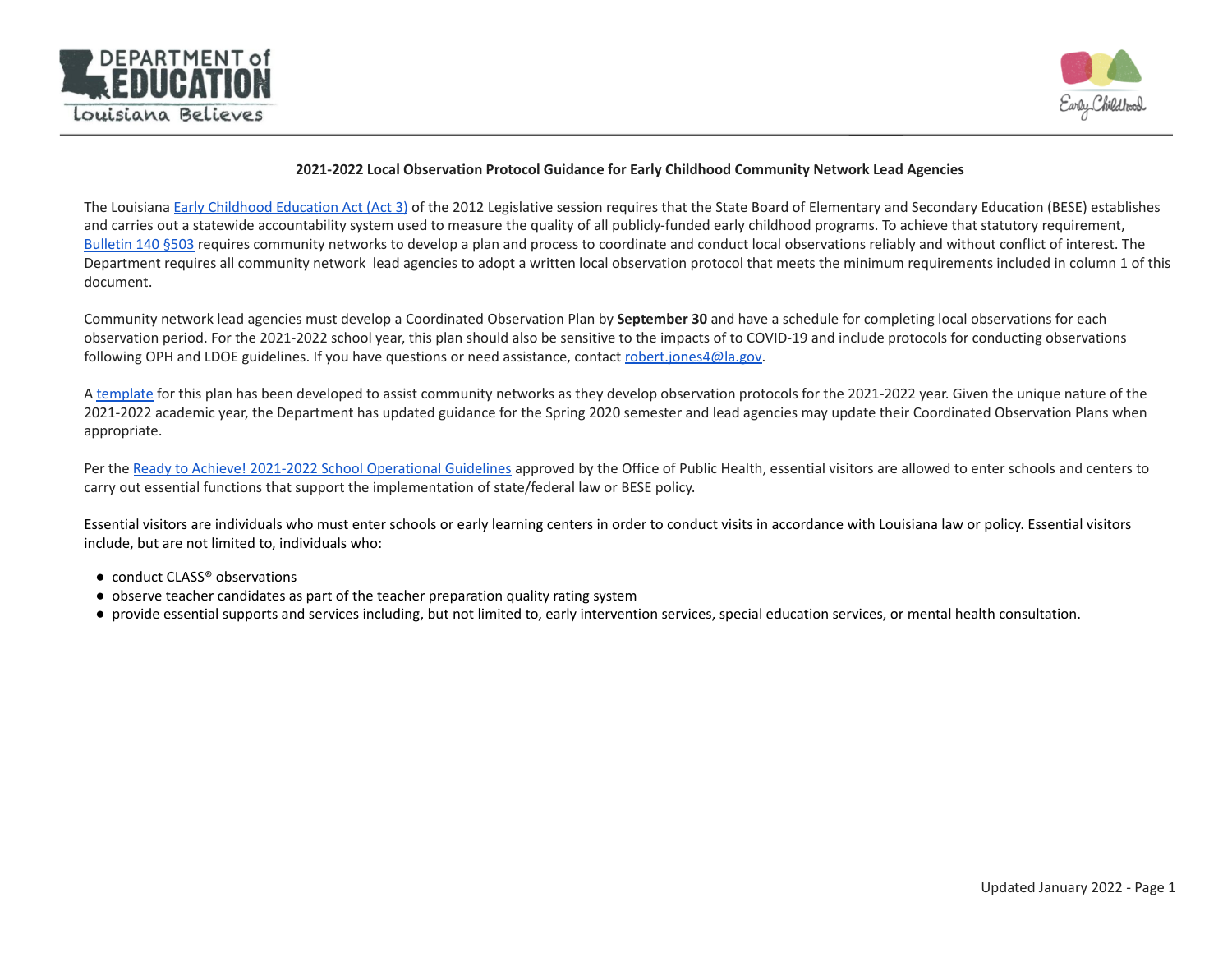**Table of Contents**

| <b>Public Health Considerations</b>                     | 3  |
|---------------------------------------------------------|----|
| Community-wide considerations                           |    |
| Site-level considerations                               |    |
| Observer-level considerations                           |    |
| <b>Observation Protocol Updates</b>                     |    |
| Conducting 2021-2022 Observations                       |    |
| Before the Observation Begins                           |    |
| Minimum Observer Qualifications                         |    |
| <b>Scheduling Observations</b>                          |    |
| Observer Schedules                                      |    |
| Site Notification                                       |    |
| <b>Rescheduling Observations</b>                        |    |
| The Day of the Observation                              |    |
| Observer Demeanor, Attire, and Conduct                  | 7  |
| Observer Arrival at Site                                | 8  |
| <b>Observer Classroom Entry</b>                         | 10 |
| Teacher and Child Attendance                            | 11 |
| <b>Observer Interactions</b>                            | 11 |
| <b>Scoring Cycles</b>                                   | 12 |
| <b>Conducting Observations</b>                          | 13 |
| Extra-Curricular Pull-Out and Special Visiting Teachers | 15 |
| <b>Taking Notes</b>                                     | 16 |
| <b>Observation Concerns</b>                             | 16 |
| <b>Additional Requirements</b>                          | 16 |
| Providing Observation Feedback                          | 16 |
| <b>Reporting Scores</b>                                 | 16 |
| Observer Accuracy and Shadow Scoring                    | 17 |
| Conflict of Interest                                    | 18 |
| Record Keeping                                          | 18 |
| <b>References &amp; Additional Resources</b>            | 19 |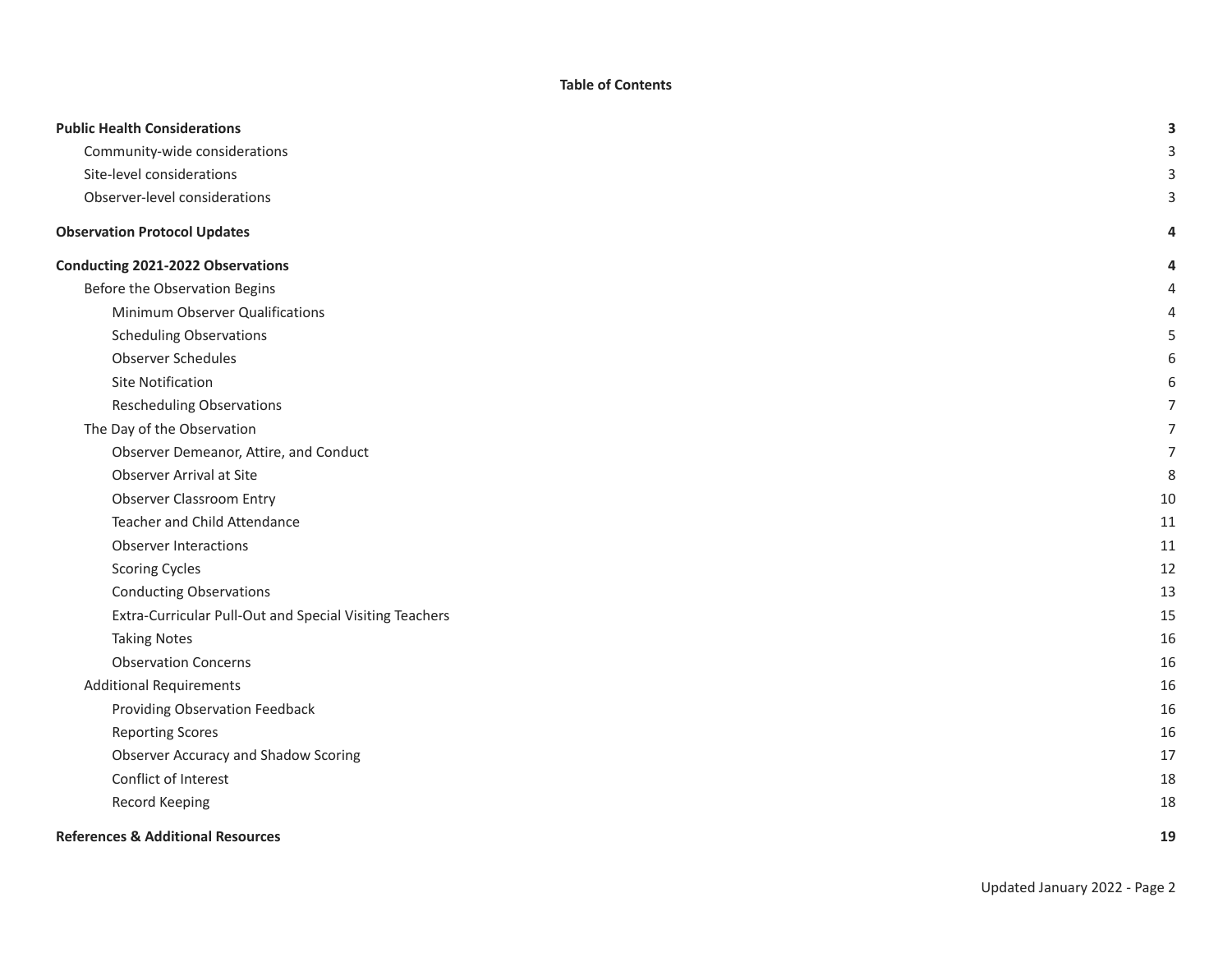#### **Public Health Considerations**

<span id="page-2-0"></span>**Public Health Considerations for In-Person Observations**: The Department recognizes that the ability for early childhood lead agencies to conduct in-person observations will be affected by COVID-19 related factors within each community network. In partnership with the Office of Public Health, the Department has established the following criteria that should be used when determining whether in-person observations can safely be conducted by external observers:

<span id="page-2-4"></span><span id="page-2-3"></span><span id="page-2-2"></span><span id="page-2-1"></span>

| <b>Consideration Types</b>              | When to Pause In-Person Observations                                                                                                                                                                                                                                                                                                                                                                                                                                                               | When to Resume In-Person Observations                                                                                                                                                                                                                                                                                                                                                                                                                                                                                                      |
|-----------------------------------------|----------------------------------------------------------------------------------------------------------------------------------------------------------------------------------------------------------------------------------------------------------------------------------------------------------------------------------------------------------------------------------------------------------------------------------------------------------------------------------------------------|--------------------------------------------------------------------------------------------------------------------------------------------------------------------------------------------------------------------------------------------------------------------------------------------------------------------------------------------------------------------------------------------------------------------------------------------------------------------------------------------------------------------------------------------|
| Community-wide<br>considerations        | Community Network Lead Agencies may use Community Risk data reported<br>by the Louisiana Department of Health and collaborate with local health<br>officials and stakeholders to identify if, and when, to pause in person<br>observations. Virtual observations are strongly encouraged when community<br>risk level is high and/or vaccinated observers are unavailable.<br>Lead agencies are encouraged to coordinate with their local public health<br>unit on decision making as appropriate. | Community Network Lead Agencies may use Community Risk data reported<br>by the Louisiana Department of Health and collaborate with local health<br>officials and stakeholders to identify if, and when, to resume in person<br>observations. In-person observations should be conducted in compliance<br>with all health and safety protocols required by state and local health officials<br>and site procedures.<br>Lead agencies are encouraged to coordinate with their local public health<br>unit on decision making as appropriate. |
| Site-level<br>considerations            | If there are any documented cases of COVID-19 at the site (inclusive of staff,<br>children and parents) or any evidence of community spread within the site,<br>lead agencies may decide, in consultation with site leadership and<br>community health officials, that in-person observations at that site should<br>be paused.                                                                                                                                                                    | Lead agencies, site leadership, and community health officials may decide<br>in-person observations at site(s) may resume in keeping with the the<br>Department of Health Guidelines for Child Care and the Department of<br>Health Isolation/Quarantine Recommendations).                                                                                                                                                                                                                                                                 |
| <b>Observer-level</b><br>considerations | If observers exhibit symptoms of COVID-19, tests positive, or has had close<br>contact (within six feet for 15 minutes or more) with someone who tests<br>positive for COVID-19, they should pause conducting observations.                                                                                                                                                                                                                                                                        | The observer may resume observations following the guidelines for ending<br>isolation or quarantine outlined by the Centers for Disease Control.                                                                                                                                                                                                                                                                                                                                                                                           |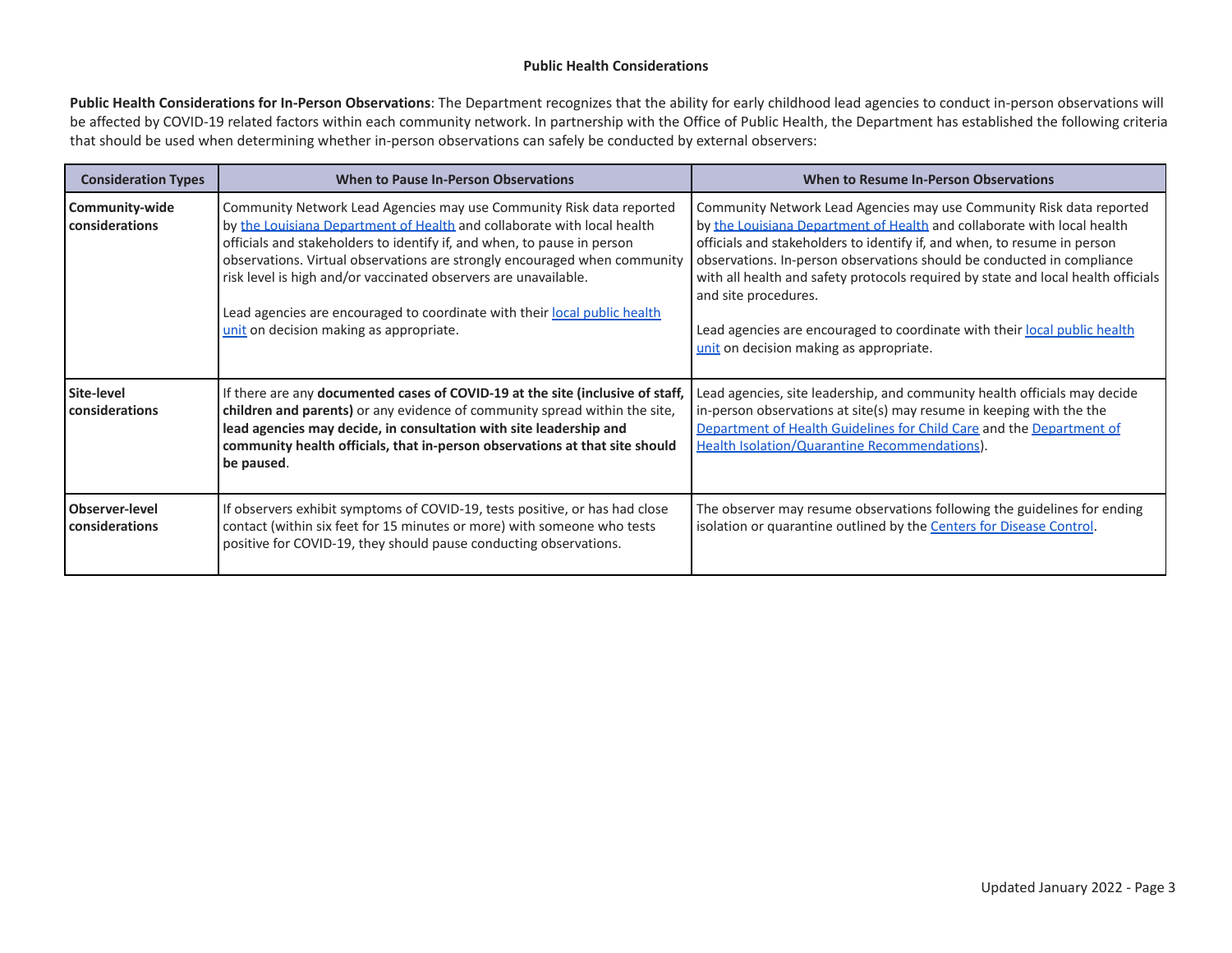### **Observation Protocol Updates**

**Observation Protocol Updates:** In addition to these considerations (page 2) for whether in-person observations can be conducted safely, the Department has also provided additional COVID-19 minimum requirements and protocols that lead agencies and observers should implement when conducting in-person observations. Lead agencies also have the option to conduct teleconference or videotaped observations (guidance provided in Column 3). Lead agencies should consider the minimum requirements and protocols in all columns below when conducting observation visits of any type during the Spring2020 observation period.

For in-person observations conducted during COVID-19, lead agencies should refer to protocols in both Column 1: Local Protocol Requirements and Column 2: Additional COVID-19 protocol requirements. For live video conference (e.g. Zoom or another live video conferencing platform) or recorded video observations, lead agencies should refer to all applicable protocols in Column 1: Local Protocol Requirements, Column 2: Additional COVID-19 protocol requirements, and Column 3: Additional Live Video Conference & Recorded Video Protocol Requirements.

<span id="page-3-2"></span><span id="page-3-1"></span><span id="page-3-0"></span>

|                                                            | Column <sub>1</sub><br><b>Local Protocol Requirements</b>                                                                                                                                                                                                                                                                                                                                  | Column <sub>2</sub><br><b>Additional COVID-19 Protocol Requirements</b>                                                                                                                                                                                                                                                                                                                                                                                                                                                                                                                                                                                                                                                                                                                                                                                                                                                                 | Column <sub>3</sub><br><b>Additional Live Video Conference &amp; Recorded</b><br><b>Video Protocol Requirements</b>                                                                                                                                                                                                                                                                                                                                                                                                                                                                                                                                                                                                                                                                                                                                                                                                                                                                                                                                 |
|------------------------------------------------------------|--------------------------------------------------------------------------------------------------------------------------------------------------------------------------------------------------------------------------------------------------------------------------------------------------------------------------------------------------------------------------------------------|-----------------------------------------------------------------------------------------------------------------------------------------------------------------------------------------------------------------------------------------------------------------------------------------------------------------------------------------------------------------------------------------------------------------------------------------------------------------------------------------------------------------------------------------------------------------------------------------------------------------------------------------------------------------------------------------------------------------------------------------------------------------------------------------------------------------------------------------------------------------------------------------------------------------------------------------|-----------------------------------------------------------------------------------------------------------------------------------------------------------------------------------------------------------------------------------------------------------------------------------------------------------------------------------------------------------------------------------------------------------------------------------------------------------------------------------------------------------------------------------------------------------------------------------------------------------------------------------------------------------------------------------------------------------------------------------------------------------------------------------------------------------------------------------------------------------------------------------------------------------------------------------------------------------------------------------------------------------------------------------------------------|
| <b>Minimum</b><br><b>Observer</b><br><b>Qualifications</b> | Local observers must meet the following minimum<br>qualifications:<br>• Be certified by Teachstone as a reliable<br>observer (certificate on file with lead agency);<br>Participate in on-going calibration exercises at<br>$\bullet$<br>least once per observation period; and<br>• Have a valid Child Care Criminal Background<br>Check (CCCBC) that is on file with the lead<br>agency. | Community network lead agencies should develop<br>protocols to ensure that observers are aware of<br>and follow COVID-19 health and safety protocols<br>and procedures, inclusive of the following<br>minimum requirements:<br>• Observers should request and comply with,<br>the health and safety procedures required by<br>each site, inclusive of participating in any<br>required health screenings that the site<br>conducts upon entry to the facility prior to<br>each observation visit:<br>Observers should have access to and utilize<br>required personal protective equipment<br>needed for each observation visit;<br>Observers should understand that they are to<br>report if they are exposed to, or diagnosed<br>with, COVID-19 to the lead agency; and<br>Observers are familiar with the<br>recommendations from the Louisiana<br>Department of Health for the use of<br>vaccinations to reduce spread of COVID-19. | Community network lead agencies should develop<br>protocols to ensure that live video conference or<br>recorded video observations are conducted in a<br>manner that:<br>Aligns with Louisiana children's privacy laws<br>and best practices ensuring that schools and<br>centers provide parental notification and<br>obtain parental consent or the opportunity to<br>opt-out if school board policy allows before<br>capturing footage from classrooms that may<br>include children's images or audio (Lead<br>agencies can refer to this guidance and<br>sample notification/consent);<br>Considers individual sites' live video<br>conference and video recording policies and<br>capacity; and<br>Establishes best practices for capturing and<br>ensuring video quality, audio quality, and<br>minimally invasive capturing techniques.<br>Teachstone (2020) recommends that a "neutral<br>individual", e.g. administrator, film the classroom<br>to ensure capture of footage during transitions<br>and movement throughout the classroom." |

#### **Conducting 2021-2022 Observations Before the Observation Begins**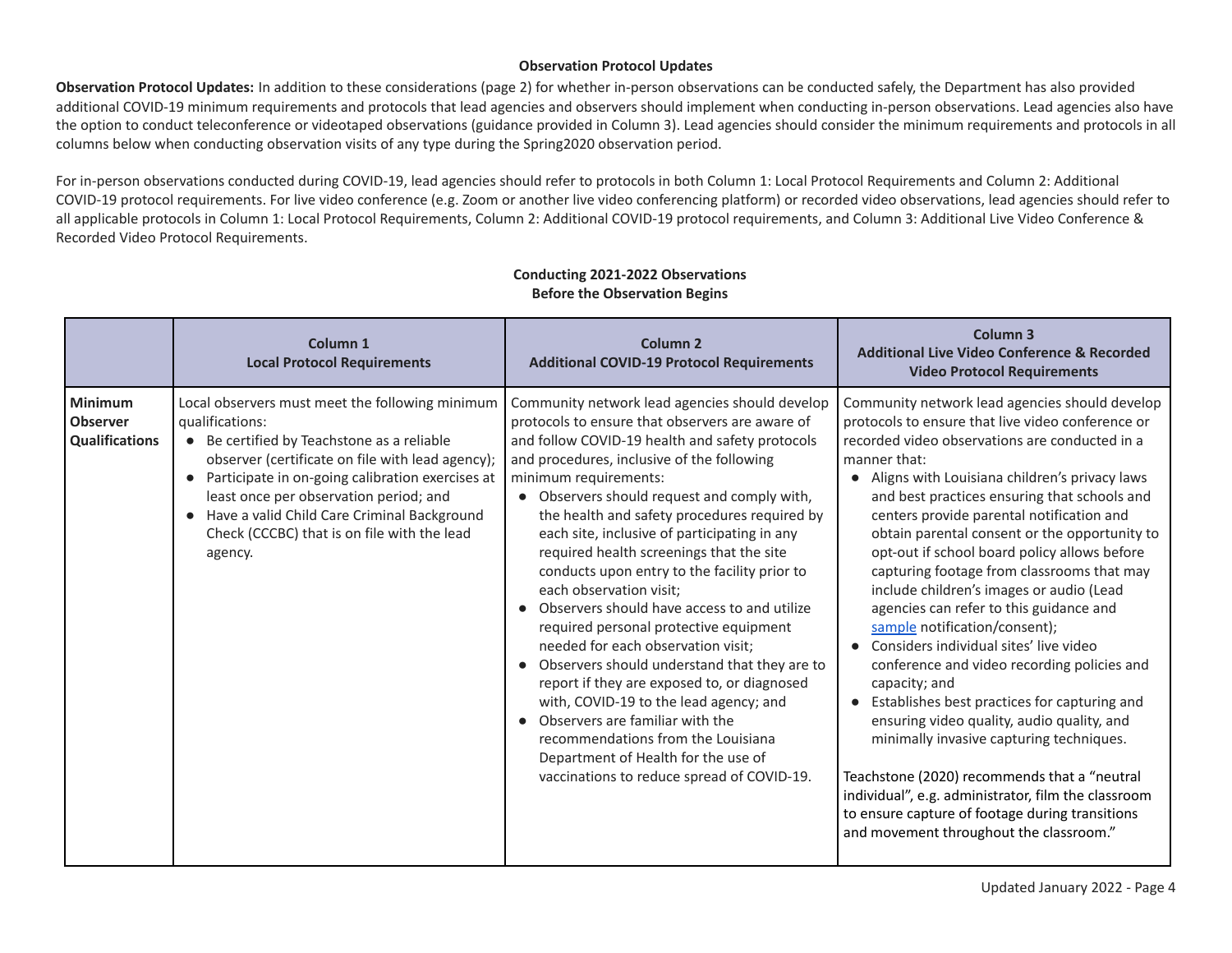<span id="page-4-0"></span>

|                                          |                                                                                                                                                                                                                                                                                                    |                                                                                                                                                                                                                                                                                                                                                                                                                                                                                                                                                                                                                                                                                                                                                          | Live video conference observers and recorded<br>video observers (also known as coders) must meet<br>all of the same minimum qualifications as local<br>observers.<br>In accordance with local policies around video<br>storage, it may be helpful for lead agencies to<br>develop protocols for the safe storage and disposal<br>of recorded video footage.<br>Lead agencies should refer to Teachstone's CLASS<br><b>Video Observation Guidelines and</b><br>recommendations for obtaining high-quality video<br>recordings located in Chapter 2 of the CLASS®<br>Manual, Toddler and Pre-K when developing<br>protocols for recorded video observations. This<br>resource also provides recommendations for other<br>aspects of conducting videotaped observations<br>including guidelines for data collection that lead<br>agencies may want to consider.                                                                                                                                                                                                                      |
|------------------------------------------|----------------------------------------------------------------------------------------------------------------------------------------------------------------------------------------------------------------------------------------------------------------------------------------------------|----------------------------------------------------------------------------------------------------------------------------------------------------------------------------------------------------------------------------------------------------------------------------------------------------------------------------------------------------------------------------------------------------------------------------------------------------------------------------------------------------------------------------------------------------------------------------------------------------------------------------------------------------------------------------------------------------------------------------------------------------------|-----------------------------------------------------------------------------------------------------------------------------------------------------------------------------------------------------------------------------------------------------------------------------------------------------------------------------------------------------------------------------------------------------------------------------------------------------------------------------------------------------------------------------------------------------------------------------------------------------------------------------------------------------------------------------------------------------------------------------------------------------------------------------------------------------------------------------------------------------------------------------------------------------------------------------------------------------------------------------------------------------------------------------------------------------------------------------------|
| <b>Scheduling</b><br><b>Observations</b> | Community network lead agencies must develop a<br>written plan to ensure they have all sites and the<br>classrooms for each site, with correct age types,<br>entered in the CLASS® Portal by September 30 and<br>have a schedule for completing local observations<br>for each observation period. | For the 2021-2022 school year, the written plan<br>should also be sensitive to the impacts of<br>COVID-19 and include protocols for conducting<br>observations following OPH and LDOE guidelines.<br>Lead agencies should include the public health<br>considerations found on page 2 of this document<br>when making determinations about whether it is<br>safe to conduct in-person observations.<br>Additionally, Lead agencies should<br>Lead agencies may want to consider working<br>closely with sites to schedule their observation<br>visits. For example, working with them to schedule<br>observations when lead teachers are present and<br>when it is anticipated that 50% or more of<br>currently enrolled children will be in attendance. | If utilizing live video conference (e.g. Zoom) or<br>recorded video observations, the written plan<br>should also include protocols outlining how the<br>community network lead agency will schedule<br>observations. These protocols should include how<br>the community network lead agency will:<br>• Identify the technology needed to complete<br>live video conference or recorded video<br>observations - ensuring that this technology is<br>suitable for the site being observed (i.e.,<br>considers if staff are available to assist with<br>capturing the interactions, if the site has WiFi,<br>$etc.$ );<br>Work with the site to determine the individual<br>$\bullet$<br>responsible for facilitating the live video<br>conference or videotaping of the observation;<br>Determine how live video conferencing and<br>videotaping will be conducted in a manner<br>that does not impact the level of supervision<br>and quality of adult-child interactions in the<br>classroom, required ratios and group size, and<br>maximum allowed group size during COVID-19 |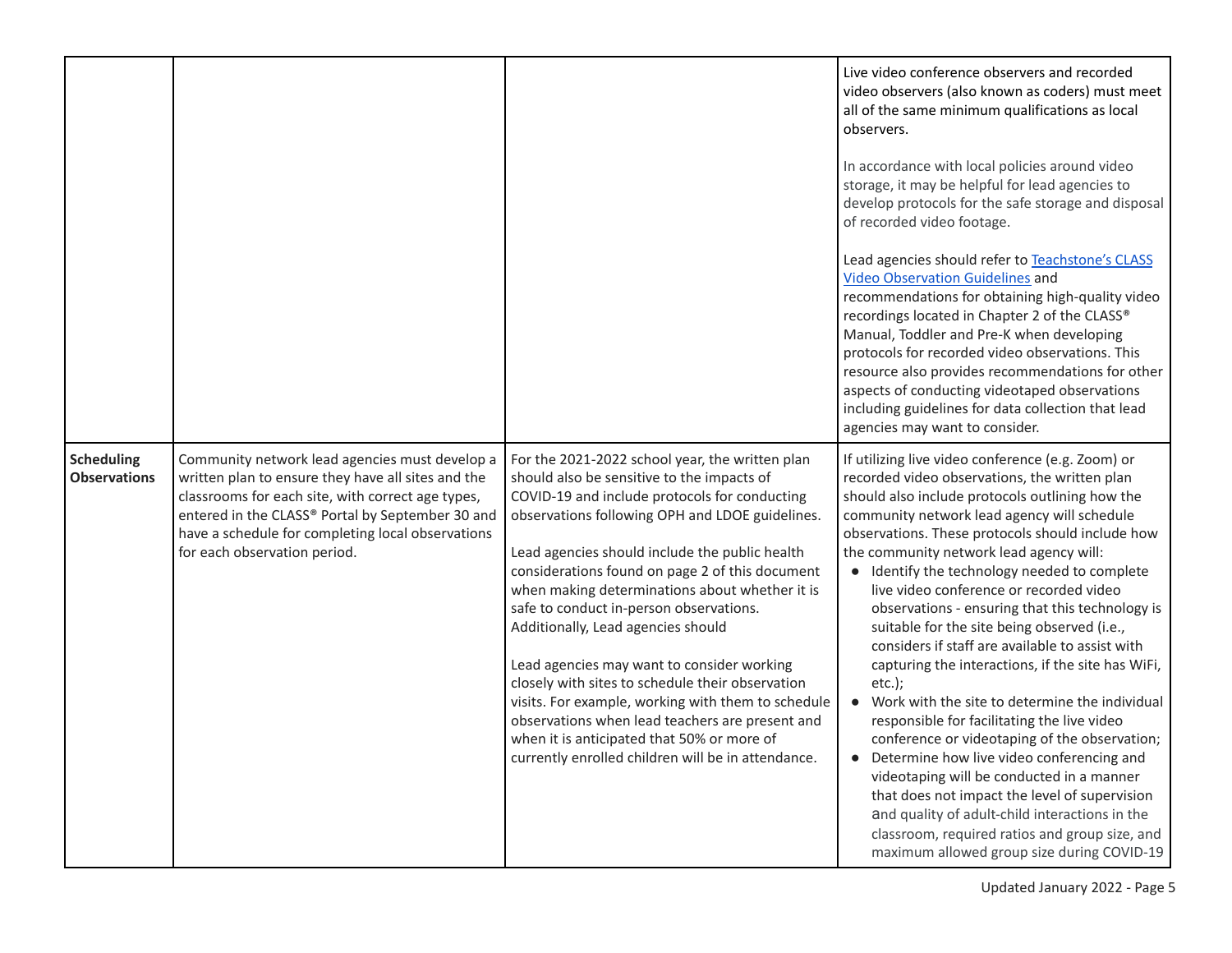<span id="page-5-1"></span><span id="page-5-0"></span>

|                                     |                                                                                                                                                                                                                                                                                                                                                                                                                                     |                                                                                                                                                                                                                                                                                                                                                                                                                                                          | as outlined in the 2020 Local Observation<br>Protocol Guidance for Early Childhood<br>Community Network Lead Agencies; and<br>Share protocols with the site that outline<br>methods for ensuring that the web stream of<br>video footage is of good audio and video<br>quality, and adequately captures the visual<br>and auditory information present in classroom<br>interactions from both the teacher and<br>children's perspectives.<br>When third party observations are scheduled to<br>be completed virtually, lead agencies may<br>coordinate with Picard to conduct local<br>observations simultaneously during the Picard<br>live-video stream, to cut down on scheduling<br>capacity.<br>Note: Shadow scoring should be completed for live<br>video conference observations whenever possible. |
|-------------------------------------|-------------------------------------------------------------------------------------------------------------------------------------------------------------------------------------------------------------------------------------------------------------------------------------------------------------------------------------------------------------------------------------------------------------------------------------|----------------------------------------------------------------------------------------------------------------------------------------------------------------------------------------------------------------------------------------------------------------------------------------------------------------------------------------------------------------------------------------------------------------------------------------------------------|------------------------------------------------------------------------------------------------------------------------------------------------------------------------------------------------------------------------------------------------------------------------------------------------------------------------------------------------------------------------------------------------------------------------------------------------------------------------------------------------------------------------------------------------------------------------------------------------------------------------------------------------------------------------------------------------------------------------------------------------------------------------------------------------------------|
| <b>Observer</b><br><b>Schedules</b> | Community network lead agencies must establish<br>a process to review observer schedules for<br>schedule conflict, conflicts of interest, or other<br>concerns, and make adjustments that are<br>communicated to observers and sites.                                                                                                                                                                                               | Lead agencies should develop protocols to ensure<br>observer schedules reflect up-to-date information<br>for each observation site.<br>The Department has provided a 2020 Observation<br>Planning Spreadsheet to assist lead agencies when<br>planning observations during COVID-19.                                                                                                                                                                     | Community network lead agencies should develop<br>protocols to determine which observers will be<br>conducting live video conference observations.<br>If applicable, lead agencies should also develop<br>protocols that establish a timeline for the capture<br>and review of recorded video observations that<br>includes identifying observers who will be<br>responsible for coding these observations.                                                                                                                                                                                                                                                                                                                                                                                                |
| <b>Site</b><br><b>Notification</b>  | Community network lead agencies must establish<br>a process to contact sites to determine the<br>optimal learning time during which to conduct<br>observations.<br>Community network lead agencies must establish<br>a process to require sites to contact the lead<br>agency or the observer with any events that would<br>preclude an observation no later than one week<br>before the scheduled timeframe of the<br>observation. | "Whenever observers are entering a new setting,<br>it can be helpful to speak to the school/program<br>and teachers ahead of time to gather information<br>about the classroom. This is especially true at this<br>time, when enrollment and health and safety<br>practices may be changing from week to week<br>(Teachstone, 2020)."<br>The 2020 Observation Planning Spreadsheet can<br>be utilized to record this information and inform<br>planning. | Community network lead agencies should develop<br>protocols to confirm live video conference and<br>recorded video observations and gather<br>up-to-date site information 24 hours in advance,<br>inclusive of:<br>• Verifying the date and time of the live video<br>conference observation;<br>• Gauging the number of children anticipated to<br>be in attendance during the time of the live<br>video conference observation; and<br>Obtaining a list of all adults scheduled to be in<br>their classroom, inclusive of their roles and                                                                                                                                                                                                                                                                |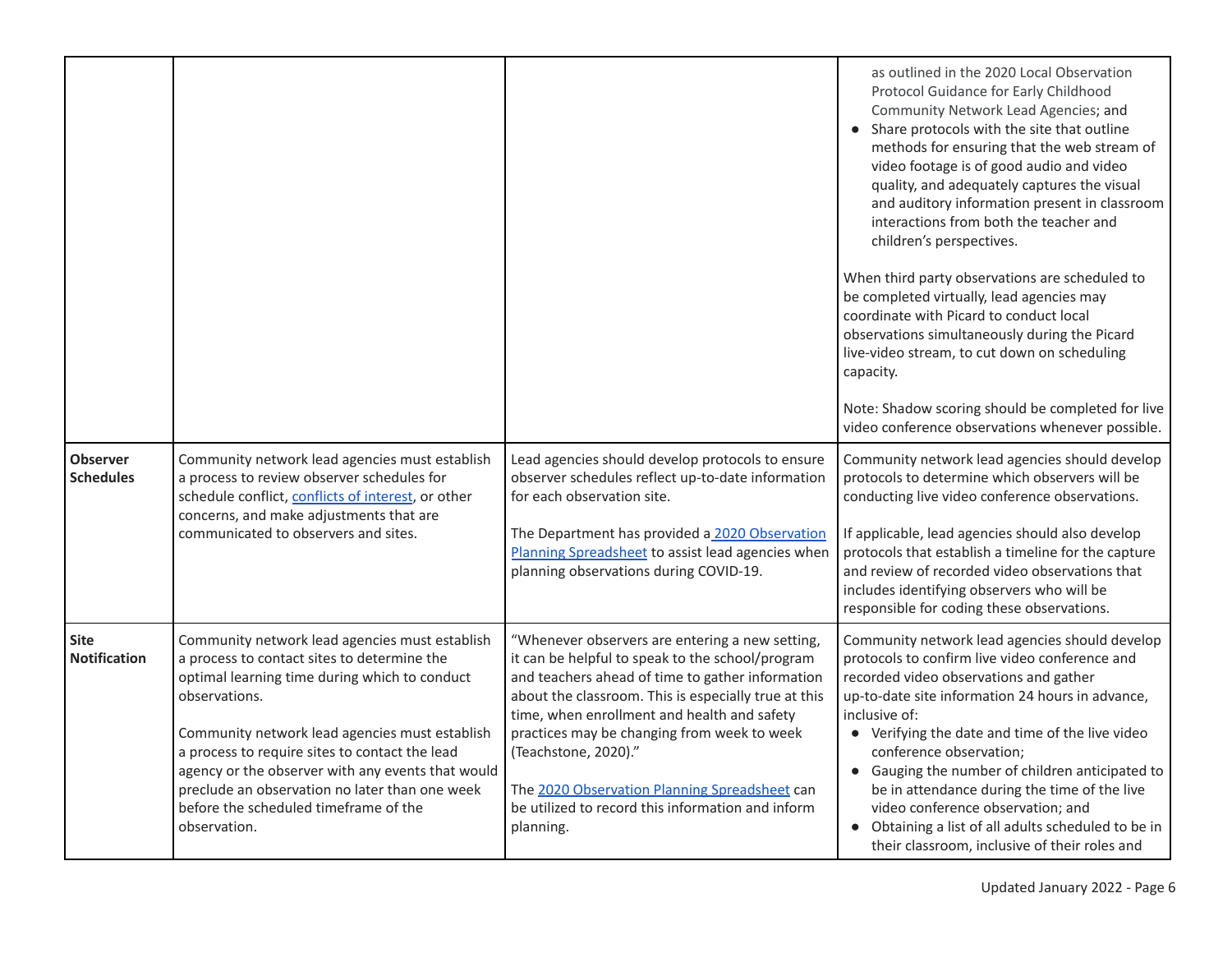<span id="page-6-0"></span>

|                                            |                                                                                                                   | Community network lead agencies should develop<br>protocols to confirm visits and gather up-to-date<br>site information 24 hours in advance, inclusive of:<br>• Verifying the date and time of the<br>observation;<br>• Determining if there have been any confirmed<br>COVID-19 cases at the site or in the classroom<br>scheduled for observation;<br>• Sharing all health and safety protocols being<br>implemented at the network level with sites;<br>• Requesting and reviewing site-specific health<br>and safety protocols in advance of the visit;<br>• Gauging the number of children anticipated to<br>be in attendance during the time of the<br>observation;<br>• Obtaining a list of all adults scheduled to be in<br>their classroom, inclusive of their roles and<br>time employed at the site and in the<br>classroom; and<br>• Informing sites of their responsibilities to<br>report observer exposure to COVID-19.<br>Community network lead agencies should<br>establish a process to require sites to contact the<br>lead agency or the observer with any COVID-19<br>related events that would preclude an observation<br>as they occur. | time employed at the site and in the<br>classroom.<br>Community network lead agencies should<br>establish a process to require sites to contact the<br>lead agency or the observer with any COVID-19<br>related events that would preclude an observation<br>as they occur.                                              |
|--------------------------------------------|-------------------------------------------------------------------------------------------------------------------|-----------------------------------------------------------------------------------------------------------------------------------------------------------------------------------------------------------------------------------------------------------------------------------------------------------------------------------------------------------------------------------------------------------------------------------------------------------------------------------------------------------------------------------------------------------------------------------------------------------------------------------------------------------------------------------------------------------------------------------------------------------------------------------------------------------------------------------------------------------------------------------------------------------------------------------------------------------------------------------------------------------------------------------------------------------------------------------------------------------------------------------------------------------------|--------------------------------------------------------------------------------------------------------------------------------------------------------------------------------------------------------------------------------------------------------------------------------------------------------------------------|
| <b>Rescheduling</b><br><b>Observations</b> | Communication between the lead agency, site,<br>and observer must adhere to a local protocol for<br>observations. | Community network lead agencies should<br>establish a process to address the rescheduling of<br>visits due to unforeseen closures or considerations<br>of community-wide or site-specific COVID-19<br>incidence (detailed on page 2).<br>Lead agencies may consult the CTSE COVID-19<br><b>School Surveillance Guidance for Classification of</b><br><b>Clusters and Outbreaks when determining</b><br>whether observations should be rescheduled<br>because of COVID-19 clusters and outbreaks.<br>If an observation needs to be cancelled, lead<br>agencies should re-evaluate within two weeks to<br>determine if observation(s) can be safely                                                                                                                                                                                                                                                                                                                                                                                                                                                                                                               | Community network lead agencies should<br>establish a process to address the rescheduling of<br>live video conferences or recorded video<br>observations.<br>If an observation needs to be cancelled, lead<br>agencies should re-evaluate within two weeks to<br>determine if observation(s) can be safely<br>conducted. |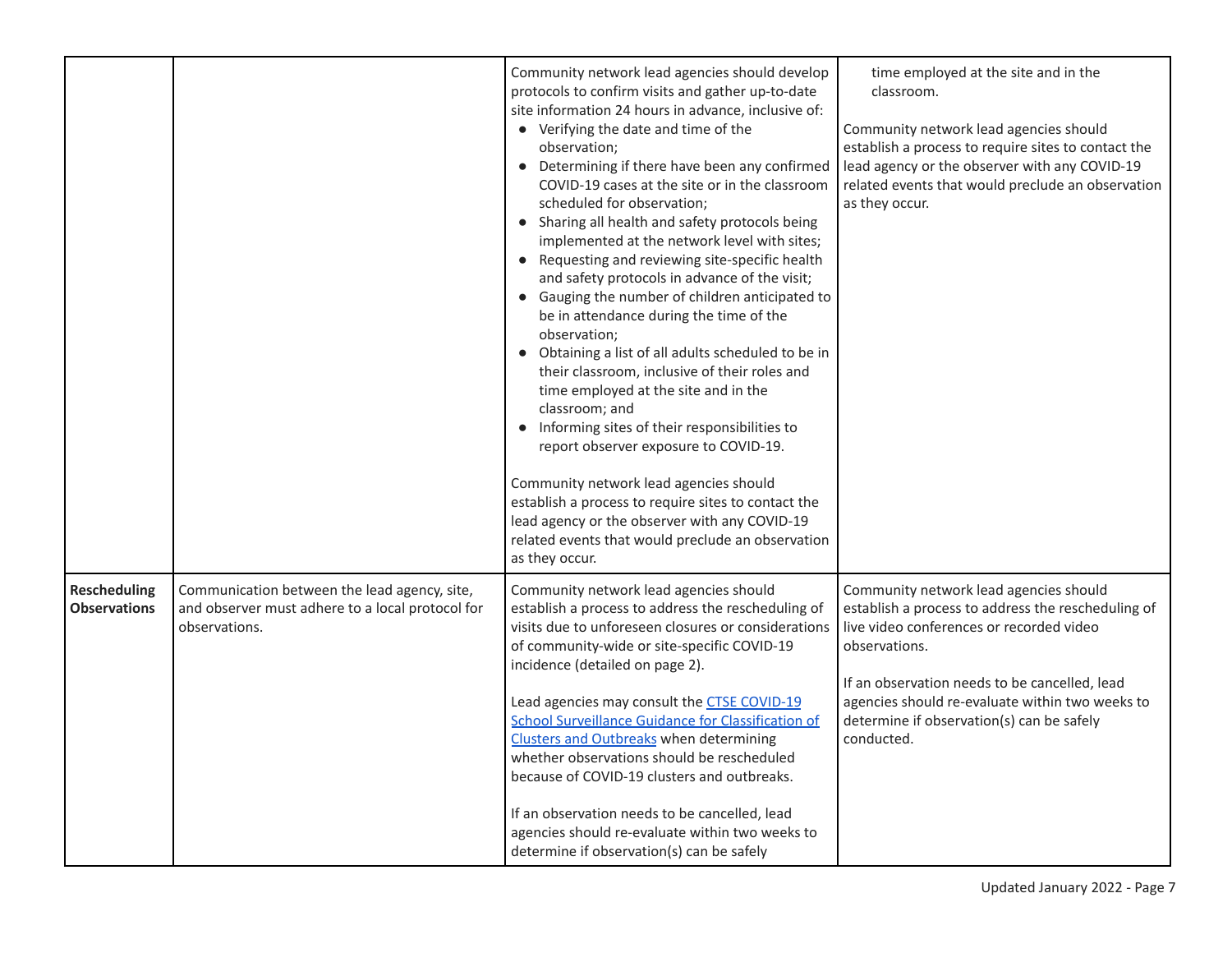<span id="page-7-0"></span>

|  | זוחו |  |
|--|------|--|
|--|------|--|

# **The Day of the Observation**

<span id="page-7-1"></span>

|                                                               | Column <sub>1</sub><br><b>Local Protocol Requirements</b>                                                                                                                                                                                                                                                                                                                                                                                                                                                                                                                                                                                                                                                                                                                                                                                                                                                                       | Column <sub>2</sub><br><b>Additional COVID-19 Protocol Requirements</b>                                                                                                                                                                                                                                                                                                                                                                                                                                                                                                                                                                                                                                                                                                                                                                                                                                                                                                                                                                                          | Column <sub>3</sub><br><b>Additional Live Video Conference &amp; Recorded</b><br><b>Video Protocol Requirements</b>                                                                                                                                                                                                                                                                                                                                                                                                                                                                                                                                                                                                                                                                                                                                                                                                                                                                                                                                                                                                                                                                                                                                                                                                            |
|---------------------------------------------------------------|---------------------------------------------------------------------------------------------------------------------------------------------------------------------------------------------------------------------------------------------------------------------------------------------------------------------------------------------------------------------------------------------------------------------------------------------------------------------------------------------------------------------------------------------------------------------------------------------------------------------------------------------------------------------------------------------------------------------------------------------------------------------------------------------------------------------------------------------------------------------------------------------------------------------------------|------------------------------------------------------------------------------------------------------------------------------------------------------------------------------------------------------------------------------------------------------------------------------------------------------------------------------------------------------------------------------------------------------------------------------------------------------------------------------------------------------------------------------------------------------------------------------------------------------------------------------------------------------------------------------------------------------------------------------------------------------------------------------------------------------------------------------------------------------------------------------------------------------------------------------------------------------------------------------------------------------------------------------------------------------------------|--------------------------------------------------------------------------------------------------------------------------------------------------------------------------------------------------------------------------------------------------------------------------------------------------------------------------------------------------------------------------------------------------------------------------------------------------------------------------------------------------------------------------------------------------------------------------------------------------------------------------------------------------------------------------------------------------------------------------------------------------------------------------------------------------------------------------------------------------------------------------------------------------------------------------------------------------------------------------------------------------------------------------------------------------------------------------------------------------------------------------------------------------------------------------------------------------------------------------------------------------------------------------------------------------------------------------------|
| <b>Observer</b><br>Demeanor,<br>Attire, and<br><b>Conduct</b> | Observers should be professional in demeanor<br>and attire at all times and never let personal<br>preferences influence scoring.<br>Observers will not:<br>• Ask teachers to change schedules, move<br>rooms, rearrange children or groups;<br>• Engage in back and forth conversations with<br>children or teachers;<br>• Use their phone during the observation (time<br>must be kept via a clock, watch, or stopwatch)<br>• Conduct observations during the 10-minute<br>break time between cycles;<br>• Conduct more than four cycles of<br>observations; or<br>• Perform more than one observation in a day<br>(exception: as communities build Infant<br>CLASS® capacity, observers may conduct<br>multiple observers per day when the second<br>observation is an Infant CLASS® observation)<br>At the conclusion of the observation, the observer<br>will confirm with the teacher that the observation<br>is complete. | "While preparation is key to a successful<br>observation at all times, this is even more true<br>during a pandemic. Observers should take time to<br>prepare mentally for how these observations may<br>be different from those in their previous<br>experiences (Teachstone, 2020)."<br>"Observers need to prepare appropriately to<br>ensure they can conduct their observations safely<br>and reliably (Teachstone, 2020)."<br>Observers should follow all required health and<br>safety procedures stipulated by the site including,<br>but not limited to:<br>• Completing a self-health check the morning of<br>the observation visit and canceling the visit if<br>they are having any symptoms of illness such<br>as fever, cough, shortness of breath, etc.;<br>• Masking prior to entering the site and<br>throughout the visit;<br>• Handwashing upon arrival and as needed<br>throughout the visit;<br>• Maintaining appropriate social distancing (6ft)<br>throughout the visit; and<br>Maintaining a static room presence<br>throughout the visit. | Live Video Conference:<br>Observers conducting live video conference<br>observations should be professional in demeanor<br>and attire at all times during the live video<br>conference observation.<br>Observers should ensure that they position<br>themselves in an area within their environment<br>that is free from outside distractions and noise<br>when conducting the live video conference<br>observation. Observers should remain on mute<br>during the observation and scoring cycles.<br>Recorded Video:<br>Observer demeanor, attire, and conduct are not<br>considerations for video recorded observations.<br>However, video quality is an important<br>consideration. Therefore, lead agencies should<br>work with sites to ensure that the recorded video<br>captured aligns with Teachstone's Video Quality<br>Considerations:<br>• "The video is viewable on a basic level (no<br>buffering/loading issues, sound and picture<br>are working, etc.);<br>• The coder is able to see and hear the<br>interactions taking place;<br>• The teachers and some students are visible<br>for the majority of the time (consider<br>capturing footage from a side view to see<br>facial expressions); and,<br>• The video is long enough to encompass all<br>required observation cycles (Teachstone,<br>$2020$ )." |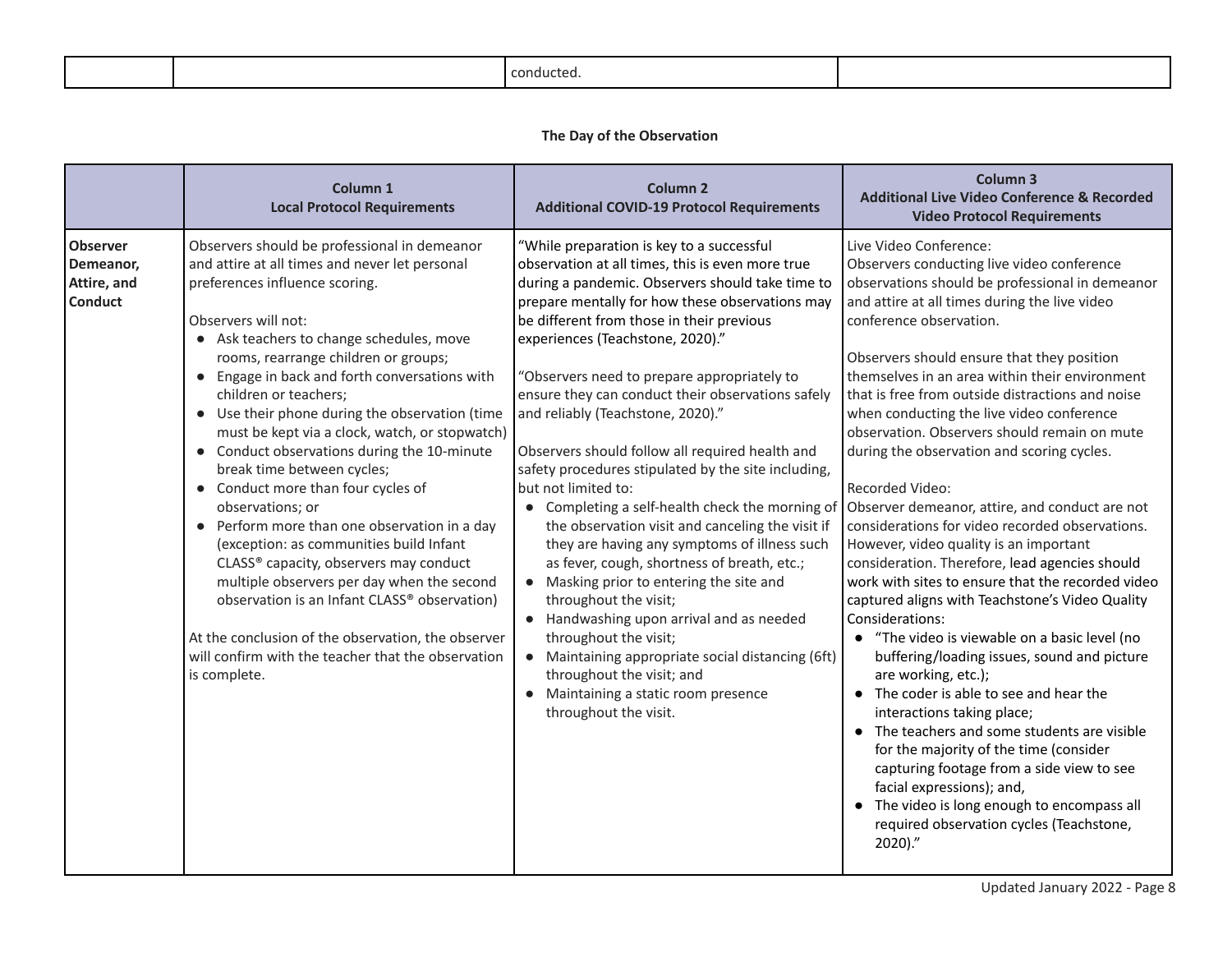<span id="page-8-0"></span>

|                                    |                                                                                                                                                                                                                                                                                                                                                                                                                                                                                                                                                                                                                                                                                                                                                                                                                                                                                                                                                                                                                                                                                                                                                                                                                                                                                                                                                                                                                                                                                                                                                                          |                                                                                                                                                                                                                                                                                                                                                                                                                                                                                                                                                                                                                                                                                                                                                                                                                                                                                                                                                                                                                                                                                                                                                                                                                                                                                                                                | The person conducting the recording should<br>complete video quality checks to assure that<br>footage being captured has a high enough audio<br>and visual quality to later be coded by the<br>observer.                                                                                                                                                                                                                                                       |
|------------------------------------|--------------------------------------------------------------------------------------------------------------------------------------------------------------------------------------------------------------------------------------------------------------------------------------------------------------------------------------------------------------------------------------------------------------------------------------------------------------------------------------------------------------------------------------------------------------------------------------------------------------------------------------------------------------------------------------------------------------------------------------------------------------------------------------------------------------------------------------------------------------------------------------------------------------------------------------------------------------------------------------------------------------------------------------------------------------------------------------------------------------------------------------------------------------------------------------------------------------------------------------------------------------------------------------------------------------------------------------------------------------------------------------------------------------------------------------------------------------------------------------------------------------------------------------------------------------------------|--------------------------------------------------------------------------------------------------------------------------------------------------------------------------------------------------------------------------------------------------------------------------------------------------------------------------------------------------------------------------------------------------------------------------------------------------------------------------------------------------------------------------------------------------------------------------------------------------------------------------------------------------------------------------------------------------------------------------------------------------------------------------------------------------------------------------------------------------------------------------------------------------------------------------------------------------------------------------------------------------------------------------------------------------------------------------------------------------------------------------------------------------------------------------------------------------------------------------------------------------------------------------------------------------------------------------------|----------------------------------------------------------------------------------------------------------------------------------------------------------------------------------------------------------------------------------------------------------------------------------------------------------------------------------------------------------------------------------------------------------------------------------------------------------------|
| <b>Observer Arrival</b><br>at Site | Upon arrival at the site/school the observer must<br>report to the administration office and:<br>• Introduce him or herself to office staff and<br>site administrator (if available);<br>• Present identification and sign-in on<br>appropriate site documentation;<br>• Present a Child Care Criminal Background<br>Check (for licensed centers only);<br>• Verify classroom information with site<br>administrator/director or designee (i.e.,<br>classroom locations by age and correct<br>spelling of the teacher's name);<br>• Receive an updated daily schedule for the<br>classroom being observed; and<br>• Request access to a quiet space for four,<br>10-minute scoring cycles (PreK only).<br>If a double coder/shadow scorer is present for the<br>observation, they must follow the same<br>procedures above. The lead observer will select<br>the classroom according to his/her schedule and<br>the double coder will accompany the observer to<br>that classroom.<br>Based upon site reported optimal learning times,<br>the CLASS® observation typically starts at the<br>beginning of the school day and continues<br>throughout the morning for at least 2 hours. The<br>total time the observer is present at the site is<br>dependent upon the daily schedule and<br>extracurricular activities.<br>For infant classrooms - While it is important that<br>observers know the daily schedule of the infant<br>classrooms that they observe, there is more<br>flexibility in scheduling Infant CLASS®<br>observations. Observers should start Infant | Community network lead agencies should<br>establish protocols for observers and sites to share<br>health and safety information.<br>Upon arrival to the site/school the observer must<br>report to the administration office and:<br>• Provide and review the lead agency health<br>and safety protocols with the administrator;<br>• Request to review site health and safety<br>protocols to ensure compliance; and,<br>• Work with administration and/or the teacher<br>to determine the best place to sit or stand<br>during the observation (understanding that<br>observers may need to stay in one place due<br>to social distancing protocols).<br>Observers are encouraged to share a copy of OPH<br>guidelines for child care centers with sites and<br>teachers that includes the criteria that must be<br>met for the observation to occur.<br>Community networks should establish protocols<br>for observers to follow if the observer is unable to<br>complete the observation due to COVID-19<br>concerns.<br>The age configuration of classrooms may fluctuate<br>more than usual during the COVID-19 pandemic. If<br>the configuration of the classroom changes, lead<br>agencies should close the original classroom in the<br>CLASS Portal and open a new classroom using the<br>updated age configuration. | Live Video Conference:<br>Community network lead agencies should<br>establish protocols for when the live video<br>conference observation should begin.<br>Shadow scoring and double coding can be utilized<br>for live video conference observations during<br>COVID-19. If a double coder/shadow scorer<br>participates in the live video conference, they<br>must follow the same procedures as the primary<br>observer.<br>Recorded Video: Not applicable. |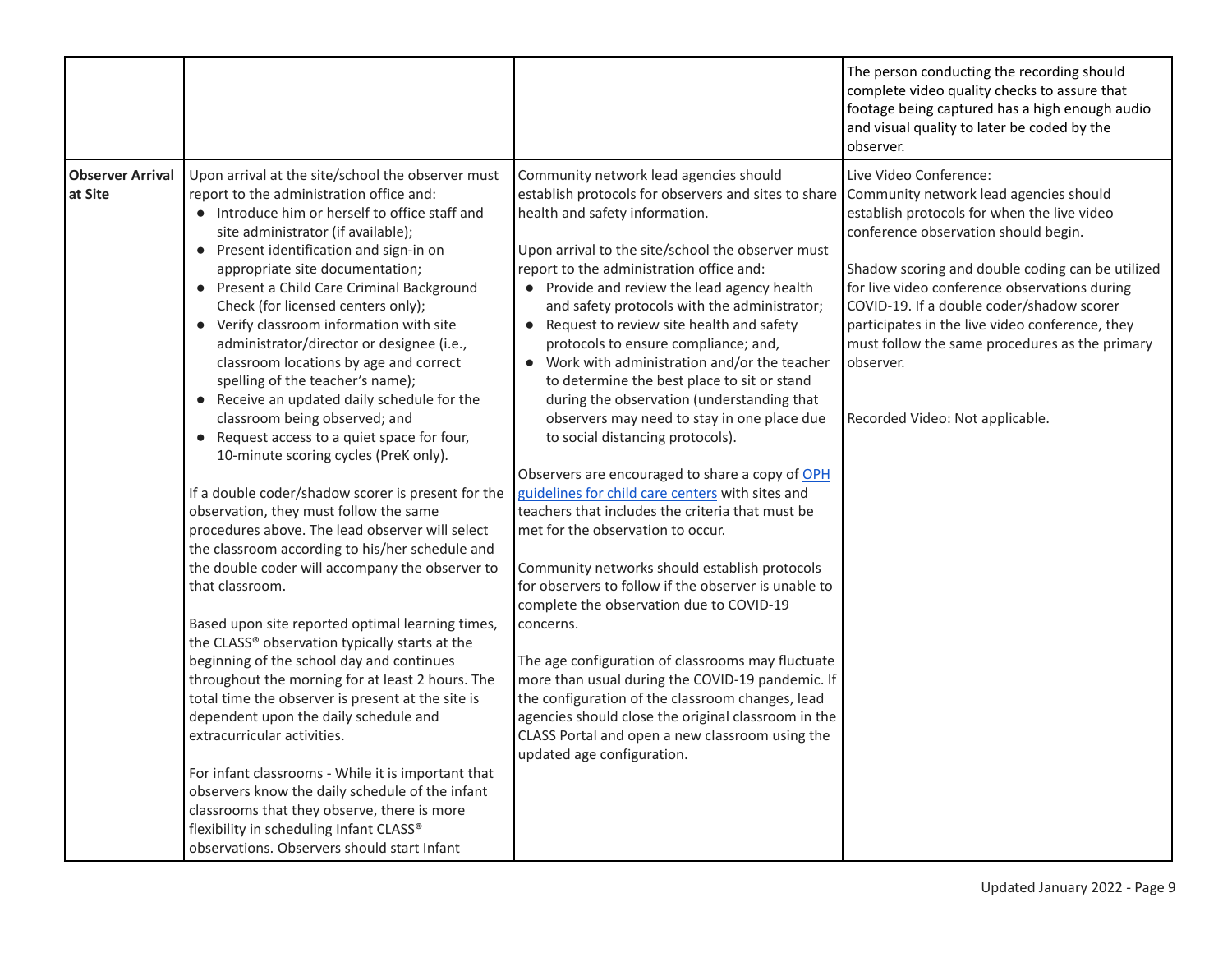<span id="page-9-0"></span>

|                                           | CLASS® observations at the same time as they<br>would start toddler and PreK observations as<br>much as possible, however, infant classroom<br>observations may be conducted at different times<br>of the day as appropriate.<br>For mixed infant and toddler classrooms, the<br>Toddler CLASS® tool will be used if the majority or<br>at least half of the children are 15 months or older<br>and the Infant CLASS® tool will be used if half or<br>more of the children are younger than 15 months<br>of age.<br>For mixed toddler and pre-K classrooms, the PreK<br>CLASS® tool will be used if the majority or at least<br>half of the children are 36 months or older, and<br>the Toddler CLASS® will be used if half or more of<br>the children are 15 months up to 36 months of<br>age.<br>Note: Use the age of the children on September<br>30, 2020 to determine the classroom configuration<br>for the school year. |                                                                                                                                                                                                |                                                                                                                                                                                                                                                                                                                                                                                                                                                                                                                                                                                                                                                                                                        |
|-------------------------------------------|--------------------------------------------------------------------------------------------------------------------------------------------------------------------------------------------------------------------------------------------------------------------------------------------------------------------------------------------------------------------------------------------------------------------------------------------------------------------------------------------------------------------------------------------------------------------------------------------------------------------------------------------------------------------------------------------------------------------------------------------------------------------------------------------------------------------------------------------------------------------------------------------------------------------------------|------------------------------------------------------------------------------------------------------------------------------------------------------------------------------------------------|--------------------------------------------------------------------------------------------------------------------------------------------------------------------------------------------------------------------------------------------------------------------------------------------------------------------------------------------------------------------------------------------------------------------------------------------------------------------------------------------------------------------------------------------------------------------------------------------------------------------------------------------------------------------------------------------------------|
| <b>Observer</b><br><b>Classroom Entry</b> | Upon entering the classroom, the observer will<br>introduce herself and request a daily schedule if<br>they have not received one from the office.<br>Based on the daily schedule, the observer will plan<br>for the observation/scoring.<br>The observer may be accompanied by a second<br>observer to shadow score simultaneously. The<br>primary purpose of this shadow score is to ensure<br>inter-rater reliability, which has no reflection of<br>the quality of the site being observed or alters the<br>score.<br>If the classroom is not available or the observer is<br>unable to complete the observation:<br>• If it is practical (close enough/time available)                                                                                                                                                                                                                                                    | Community networks must establish protocols for<br>observers to follow if the classroom is not<br>available or the observer is unable to complete<br>the observation due to COVID-19 concerns. | Live Video Conference:<br>Observers will need to contact sites in advance to<br>introduce themselves, request a daily schedule,<br>share the link for the live video conference<br>meeting, and discuss live video conferencing<br>protocols and procedures.<br>A second observer can be present during a live<br>video conference observation to shadow score<br>simultaneously. The primary purpose of this<br>shadow score is to ensure inter-rater reliability,<br>which has no reflection of the quality of the site<br>being observed or alters the score. It may also be<br>helpful for a second observer to aid in any<br>technology or connectivity issues that may arise.<br>Recorded Video: |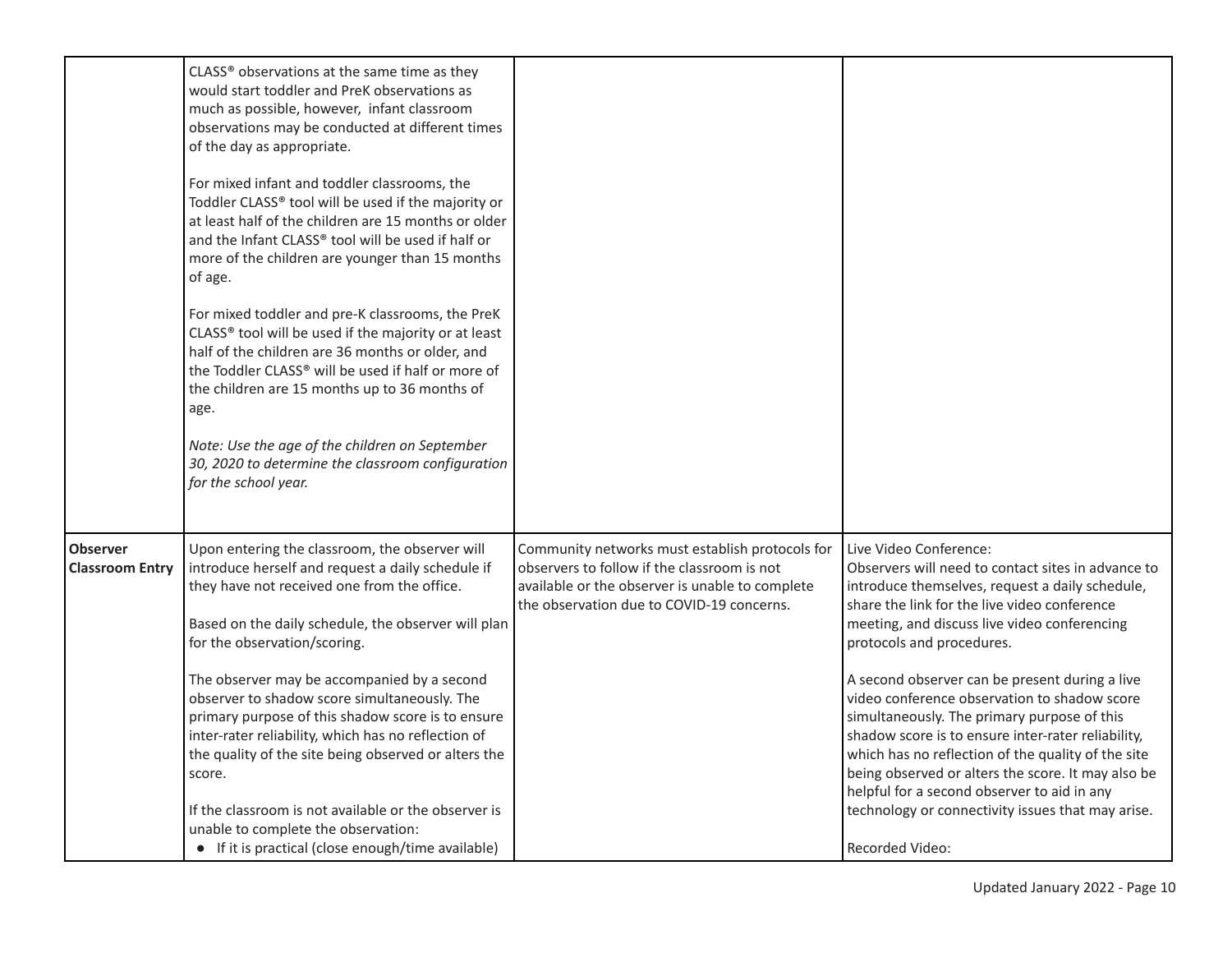<span id="page-10-1"></span><span id="page-10-0"></span>

|                                               | and the classroom is likely to become<br>available for observation, the observer should<br>wait until the observation can begin.<br>• If the site/school has multiple classrooms<br>with children of the same age as the originally<br>assigned classroom, the observer should<br>contact the lead agency for reassignment.<br>• If the site/school has mixed classes with<br>infants and toddlers or toddlers and<br>preschoolers, contact the lead agency to<br>determine which age type the classroom is<br>classified as in the LDE Early Childhood portal.                                                                                                                                                                                                                               |                                                                                                                                                                                                                                                                                                                                                                                                                                                                                                                                           | The lead agency will need to work with sites in<br>advance to determine when the video observation<br>will occur, how the recorded footage will align<br>with the classroom daily schedule, and who will<br>be videoing the observation cycles.<br>Lead agencies should share Teachstone's Video<br>Capture Considerations with the site and<br>individual capturing the footage. This can be found<br>in Teachstone's CLASS Video Observation<br>Guidelines and recommendations for obtaining<br>high-quality video recordings located in Chapter 2<br>of the CLASS Manual, Toddler and Pre-K when<br>developing protocols for recorded video<br>observations. |
|-----------------------------------------------|-----------------------------------------------------------------------------------------------------------------------------------------------------------------------------------------------------------------------------------------------------------------------------------------------------------------------------------------------------------------------------------------------------------------------------------------------------------------------------------------------------------------------------------------------------------------------------------------------------------------------------------------------------------------------------------------------------------------------------------------------------------------------------------------------|-------------------------------------------------------------------------------------------------------------------------------------------------------------------------------------------------------------------------------------------------------------------------------------------------------------------------------------------------------------------------------------------------------------------------------------------------------------------------------------------------------------------------------------------|-----------------------------------------------------------------------------------------------------------------------------------------------------------------------------------------------------------------------------------------------------------------------------------------------------------------------------------------------------------------------------------------------------------------------------------------------------------------------------------------------------------------------------------------------------------------------------------------------------------------------------------------------------------------|
| <b>Teacher and</b><br><b>Child Attendance</b> | A classroom must have the regularly assigned lead<br>teacher, who has been employed at least 10 work<br>days, present during the observation.<br>Exception: Lead substitute teachers are eligible for<br>a CLASS® observation if they have been in the<br>classroom for at least 10 consecutive days.<br>If the teacher scheduled is no longer employed by<br>the site or the teacher is in a classroom with a<br>different age type, the observer should contact<br>the lead agency for assistance.<br>At least 50% of children on the classroom roster<br>must be present. Contact the lead agency for<br>assistance.<br>If observers are unsure whether a classroom has<br>been observed by another local observer, they<br>should contact the lead agency before they begin<br>observing. | Teacher and child attendance may fluctuate more than usual during the COVID-19 pandemic.<br>When scheduling and conducting observations, lead agencies should follow the typical teacher and<br>child attendance requirements. In cases where some students attend class virtually while others<br>attend in person, at least 50% of children on the classroom roster must be present.<br>Lead agencies should document attempted observations that were not able to occur based on<br>frequent teacher turnover or low child attendance. |                                                                                                                                                                                                                                                                                                                                                                                                                                                                                                                                                                                                                                                                 |
| <b>Observer</b><br><b>Interactions</b>        | Observers will not interact with teachers beyond<br>requesting a daily schedule, and will do their best<br>to refrain from and minimize any communications,<br>distractions, or intrusions into the classroom.<br>Observers will not ignore children's bids for                                                                                                                                                                                                                                                                                                                                                                                                                                                                                                                               | Observers will maintain appropriate social<br>distancing throughout the observation.                                                                                                                                                                                                                                                                                                                                                                                                                                                      | Live Video Conference:<br>Observers conducting live video conference<br>observations will need to work with sites and<br>teachers to:<br>• Place the device in an area of the classroom<br>where the observer can see the                                                                                                                                                                                                                                                                                                                                                                                                                                       |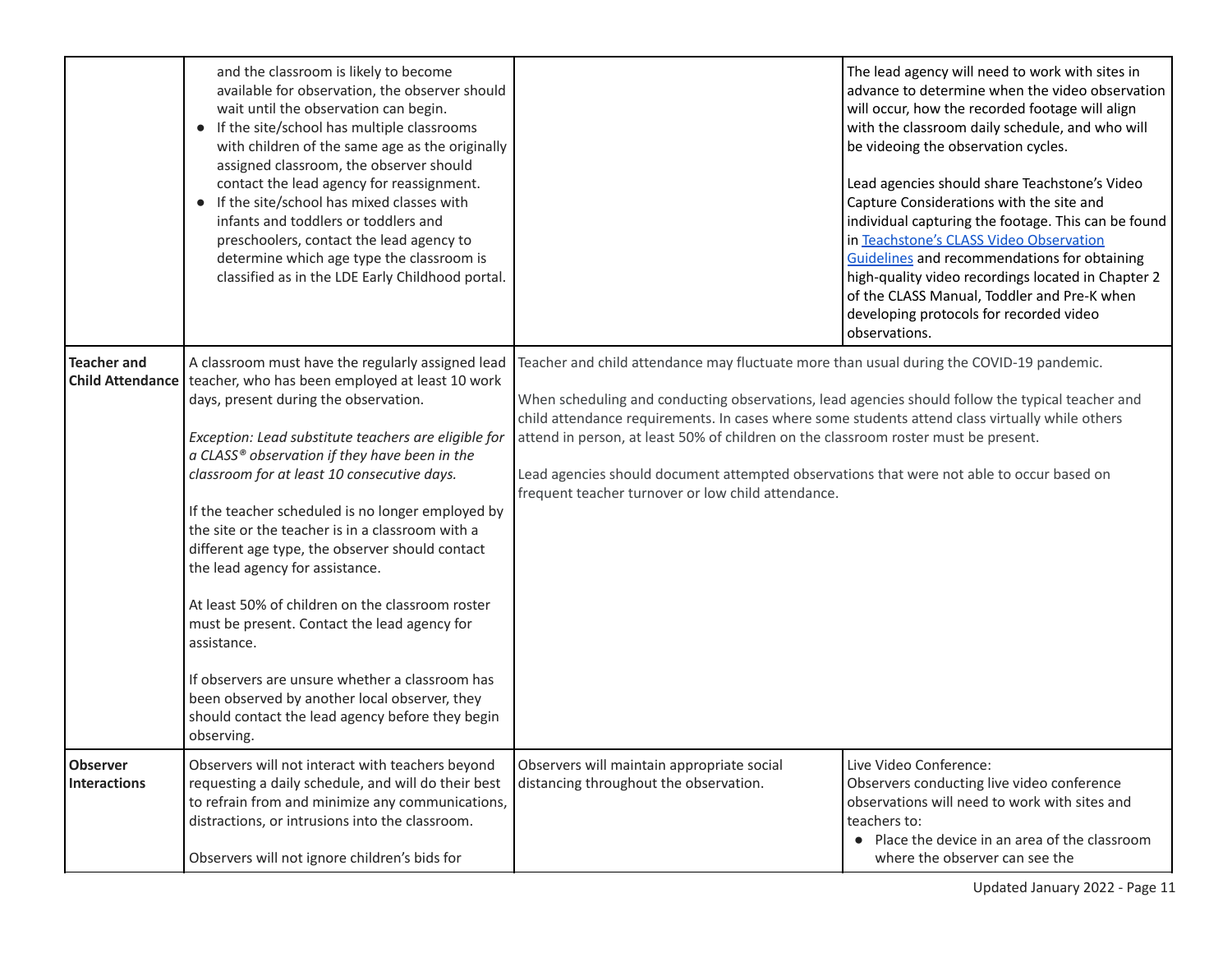<span id="page-11-0"></span>

|                       | attention or greeting; they will simply state their<br>purpose of being in the classroom (to do their<br>work) and kindly re-direct the children to their<br>activities.                                                                                                                                                                                                                                                                                                                                                                                                                                                                                                                                        |                                                                                                                                                                                                                                                                                                                                                           | interactions/actions of both the teacher(s)<br>and the children;<br>• Determine the best way to signal that the<br>observation cycle has started and when it has<br>ended; and,<br>• Determine the best way to signal if the device<br>being used to conduct the live video<br>conference needs to be moved to capture the<br>best audio and video quality possible during<br>the observation.<br>Observers should provide the site/teacher with<br>information on how to contact the observer<br>directly at any point during the observation should<br>technical issues occur.<br>Recorded Video:<br>When capturing recordings, observers should<br>work with sites and teachers to ensure that the<br>device does not intrude on typical classroom |
|-----------------------|-----------------------------------------------------------------------------------------------------------------------------------------------------------------------------------------------------------------------------------------------------------------------------------------------------------------------------------------------------------------------------------------------------------------------------------------------------------------------------------------------------------------------------------------------------------------------------------------------------------------------------------------------------------------------------------------------------------------|-----------------------------------------------------------------------------------------------------------------------------------------------------------------------------------------------------------------------------------------------------------------------------------------------------------------------------------------------------------|-------------------------------------------------------------------------------------------------------------------------------------------------------------------------------------------------------------------------------------------------------------------------------------------------------------------------------------------------------------------------------------------------------------------------------------------------------------------------------------------------------------------------------------------------------------------------------------------------------------------------------------------------------------------------------------------------------------------------------------------------------|
| <b>Scoring Cycles</b> | The observation will consist of four 20- minute                                                                                                                                                                                                                                                                                                                                                                                                                                                                                                                                                                                                                                                                 | Observers should consider how teacher-child                                                                                                                                                                                                                                                                                                               | activities and confirm that video and audio quality<br>is sufficient.<br>Live Video Conference:                                                                                                                                                                                                                                                                                                                                                                                                                                                                                                                                                                                                                                                       |
|                       | observation cycles each followed by 10-minute<br>scoring cycles (average 120 minutes total time) for<br>pre-K and toddler observations and four<br>15-minute observation cycles followed by<br>10-minute scoring cycles (average 100 minutes<br>total time) for infant observations.<br>In pre-K classes, when possible the observer will<br>leave the classroom to complete each 10 minute<br>scoring cycle; however, in order to minimize<br>distraction in infant and toddler classrooms,<br>Teachstone recommends observers remain in the<br>classroom when scoring. In the event that<br>observers remain in the classroom, they will turn<br>their back on the class and quietly complete the<br>scoring. | interactions may be changed and in what ways<br>due to the restrictions for health and safety during<br>COVID-19. Although certain behavioral markers<br>may not be present or be more difficult to assess<br>due to COVID-19 related health and safety<br>procedures, Teachstone (2020) states that all<br>CLASS <sup>®</sup> indicators remain codable. | Observers should mute the microphone and<br>remain visible in the camera on the device used<br>for live video conferencing throughout each<br>observation cycle.<br>Observers should turn off their camera while<br>scoring each cycle. They should inform<br>sites/teachers that they will be doing this<br>beforehand so they are aware and do not think<br>that any technical issues are occurring.<br>The general procedures for live coding also apply<br>to coding during live video conferences.<br>Recorded Video:<br>Lead agencies should work sites to ensure the                                                                                                                                                                           |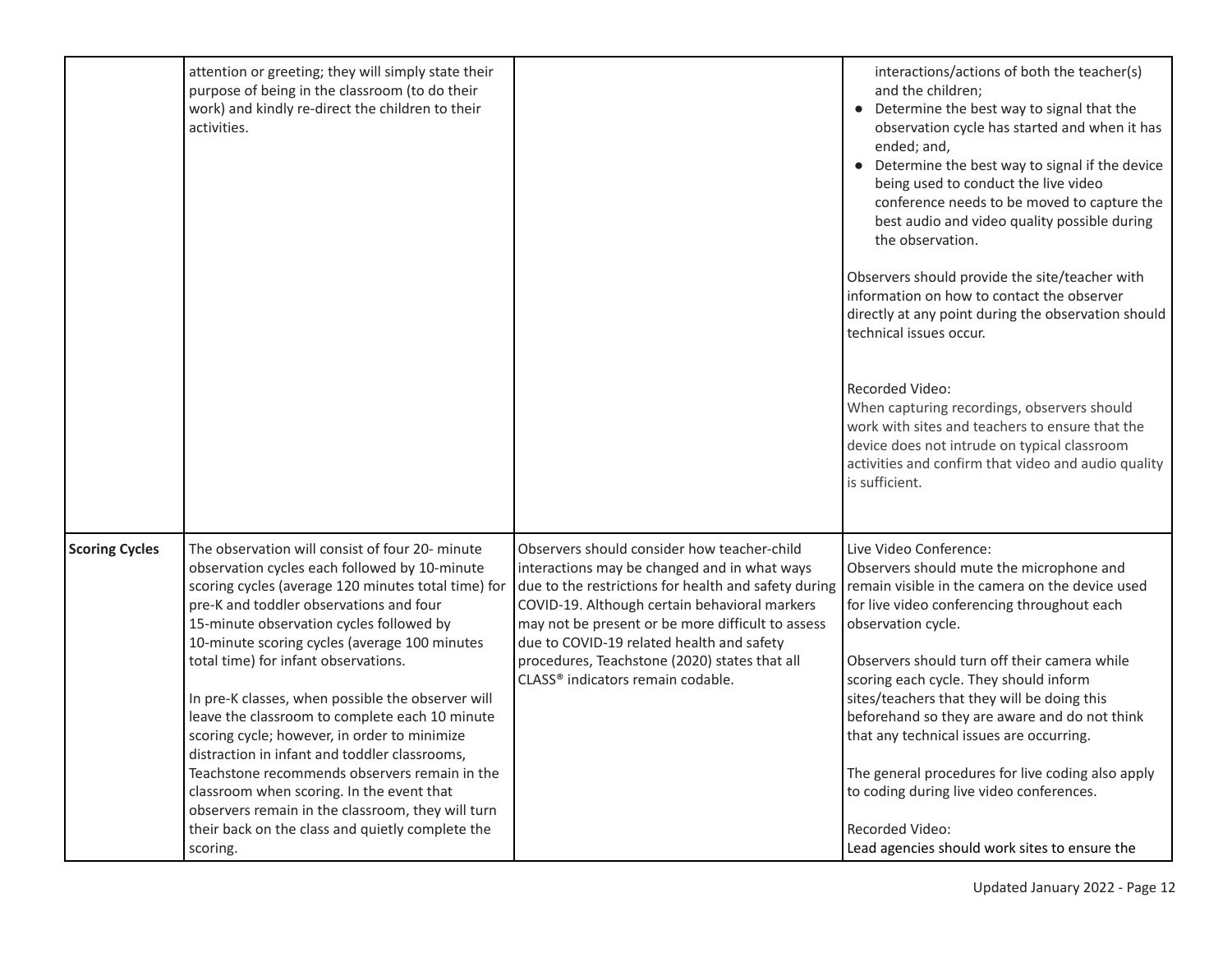<span id="page-12-0"></span>

|                                   |                                                                                                                                                                                                                                                                                                                                                                                                                                                                                                                                                                                                                |                                                                                                                                                                                                                                                                                                                                                                                                                                                                                                                                                                                                                                                                                                                                                                                                    | length of the video they are capturing meets the<br>length needed for the number of cycles required.<br>At minimum this should be a 10 minute minimum<br>for 20-minute cycles and an 8 minute minimum<br>for 15 minute cycles (Teachstone, 2020).<br>The general procedures for live coding also apply<br>to coding videotape.<br>Teachstone (2020) provides the following best<br>practices for coding recorded video observations.<br>Observers should:<br>Use headphones to improve audio quality<br>Only code what they can see on the<br>video;<br>Not factor interactions happening<br>$\bullet$<br>off-screen into their scoring<br>Limit the number of cycles that are coded<br>in one sitting to prevent coder fatigue (It<br>is recommended that coders break after<br>viewing and coding 4 cycles and limit<br>daily coding to 6-8 cycles); and,<br>Ensure that they have the technology<br>needed to view recordings without<br>interruptions within the video. |
|-----------------------------------|----------------------------------------------------------------------------------------------------------------------------------------------------------------------------------------------------------------------------------------------------------------------------------------------------------------------------------------------------------------------------------------------------------------------------------------------------------------------------------------------------------------------------------------------------------------------------------------------------------------|----------------------------------------------------------------------------------------------------------------------------------------------------------------------------------------------------------------------------------------------------------------------------------------------------------------------------------------------------------------------------------------------------------------------------------------------------------------------------------------------------------------------------------------------------------------------------------------------------------------------------------------------------------------------------------------------------------------------------------------------------------------------------------------------------|-----------------------------------------------------------------------------------------------------------------------------------------------------------------------------------------------------------------------------------------------------------------------------------------------------------------------------------------------------------------------------------------------------------------------------------------------------------------------------------------------------------------------------------------------------------------------------------------------------------------------------------------------------------------------------------------------------------------------------------------------------------------------------------------------------------------------------------------------------------------------------------------------------------------------------------------------------------------------------|
| Conducting<br><b>Observations</b> | Observers should follow the recommended<br>procedures for using the CLASS tool located within<br>the CLASS Manual.<br>Infant teachers are required to spend time<br>keeping records related to feeding, diapering, etc.,<br>which constitutes observable time. How the<br>teacher interacts with the children during those<br>periods of recordkeeping will impact the CLASS<br>score. For example, while a teacher is<br>multi-tasking she may call out to a child, "I'll be<br>right there, Zoe!" This would be noted under the<br>Teacher Sensitivity dimension and impact the<br>score for that dimension. | Lead agencies should incorporate Teachstone's<br>guidance when considering how observations<br>during the pandemic may be different from past<br>observations. For example:<br>• "Some schools are limiting children's<br>interaction with one another by separating<br>them into set small groups within the<br>classroom. When this is the case, observers<br>may consider the manual's guidance related<br>to coding center time at the high range of<br>Concept Development: There should be clear<br>evidence that the teacher is engaging in these<br>types of interactions with students as he or<br>she moves around the classroom with the<br>assumption that, over time, most students will<br>be exposed to the interactions. (p. 66, Pre-K<br>manual & p. 68, K-3 manual) (Teachstone, | Live Video Conference and Recorded Video:<br>Lead agencies should follow guidance that<br>Teachstone (2020) has provided which outlines<br>how changes in classrooms environments due to<br>COVID-19 may impact the evidence at the<br>indicator level for each CLASS® dimension. This<br>can be found in Teachstone's:<br>Guidance for Conducting CLASS® Observations of<br>In-Person Teaching During COVID-19<br><b>Blog Post</b><br>$\bullet$<br><b>Guidance Document</b><br>$\bullet$<br>COVID-19 Impacts on CLASS® Indicators<br><b>COVID-19 Impacts on Infant CLASS®</b><br>$\bullet$<br><b>Indicators</b><br><b>COVID-19 Impacts on Toddler CLASS®</b><br>$\bullet$                                                                                                                                                                                                                                                                                                  |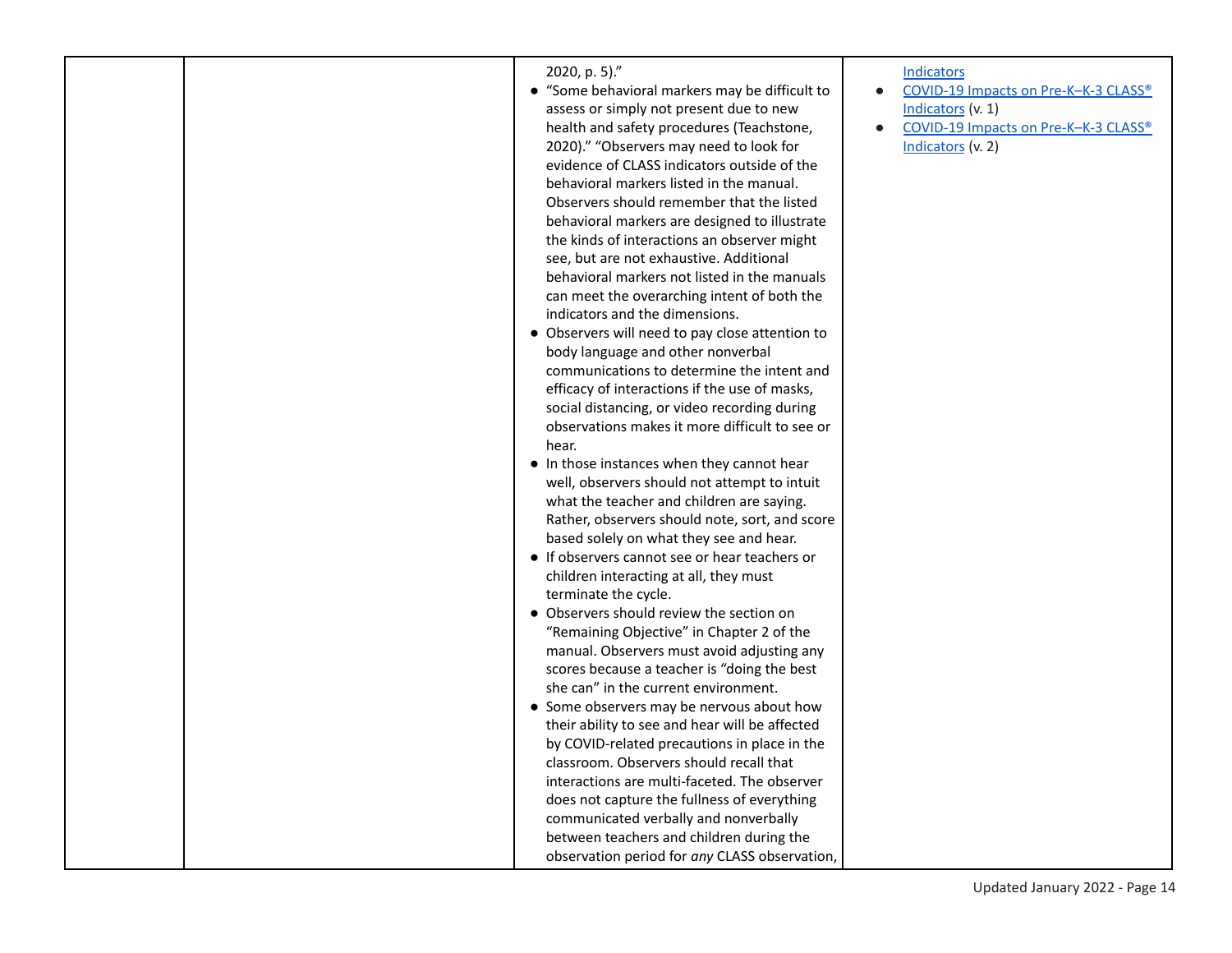<span id="page-14-0"></span>

|                                                                                              |                                                                                                                                                                                                             | even one conducted under normal<br>circumstances. The observer is limited by the<br>amount that they can see, hear, and note at<br>once-there is always more happening than<br>can be captured. All observers have been in<br>classrooms where it is difficult to see or hear<br>certain interactions due to the classroom<br>layout, the general level of noise when young<br>children are in a small space, or a particularly<br>soft-spoken teacher. In these cases, observers<br>must focus on what they can see and hear,<br>which is typically sufficient to assess all CLASS<br>dimensions (Teachstone, 2020)." |                                                                                                                                                                                                               |
|----------------------------------------------------------------------------------------------|-------------------------------------------------------------------------------------------------------------------------------------------------------------------------------------------------------------|------------------------------------------------------------------------------------------------------------------------------------------------------------------------------------------------------------------------------------------------------------------------------------------------------------------------------------------------------------------------------------------------------------------------------------------------------------------------------------------------------------------------------------------------------------------------------------------------------------------------|---------------------------------------------------------------------------------------------------------------------------------------------------------------------------------------------------------------|
|                                                                                              |                                                                                                                                                                                                             | Lead agencies should follow guidance that<br>Teachstone (2020) has provided on how the<br>changes described above may impact the<br>evidence at the indicator level for each CLASS®<br>dimension. This can be found in Teachstone's:                                                                                                                                                                                                                                                                                                                                                                                   |                                                                                                                                                                                                               |
|                                                                                              |                                                                                                                                                                                                             | Guidance for Conducting CLASS® Observations of<br>In-Person Teaching During COVID-19<br><b>Blog Post</b><br>$\bullet$<br><b>Guidance Document</b><br>$\bullet$                                                                                                                                                                                                                                                                                                                                                                                                                                                         |                                                                                                                                                                                                               |
|                                                                                              |                                                                                                                                                                                                             | COVID-19 Impacts on CLASS® Indicators<br><b>COVID-19 Impacts on Infant CLASS®</b><br>$\bullet$<br>Indicators<br><b>COVID-19 Impacts on Toddler CLASS®</b><br>$\bullet$<br><b>Indicators</b><br><b>COVID-19 Impacts on Pre-K-K-3 CLASS®</b><br>$\bullet$<br>Indicators (v. 1)<br>COVID-19 Impacts on Pre-K-K-3 CLASS®<br>$\bullet$<br>Indicators (v. 2)                                                                                                                                                                                                                                                                 |                                                                                                                                                                                                               |
| <b>Extra-Curricular</b><br><b>Pull-Out and</b><br><b>Special Visiting</b><br><b>Teachers</b> | The following sessions conducted by<br>extra-curricular pull-out teachers and/or special<br>visiting teachers will not be observed:<br>Physical Education;<br>$\bullet$<br>Music;<br>Computer;<br>$\bullet$ | The observer will remain in the classroom<br>throughout the observation visit and will not<br>observe any activities outside of the classroom.                                                                                                                                                                                                                                                                                                                                                                                                                                                                         | Live Video Conference:<br>Live video conference observations will only be<br>conducted in the classroom being observed and<br>will not include activities outside of the classroom.<br><b>Recorded Video:</b> |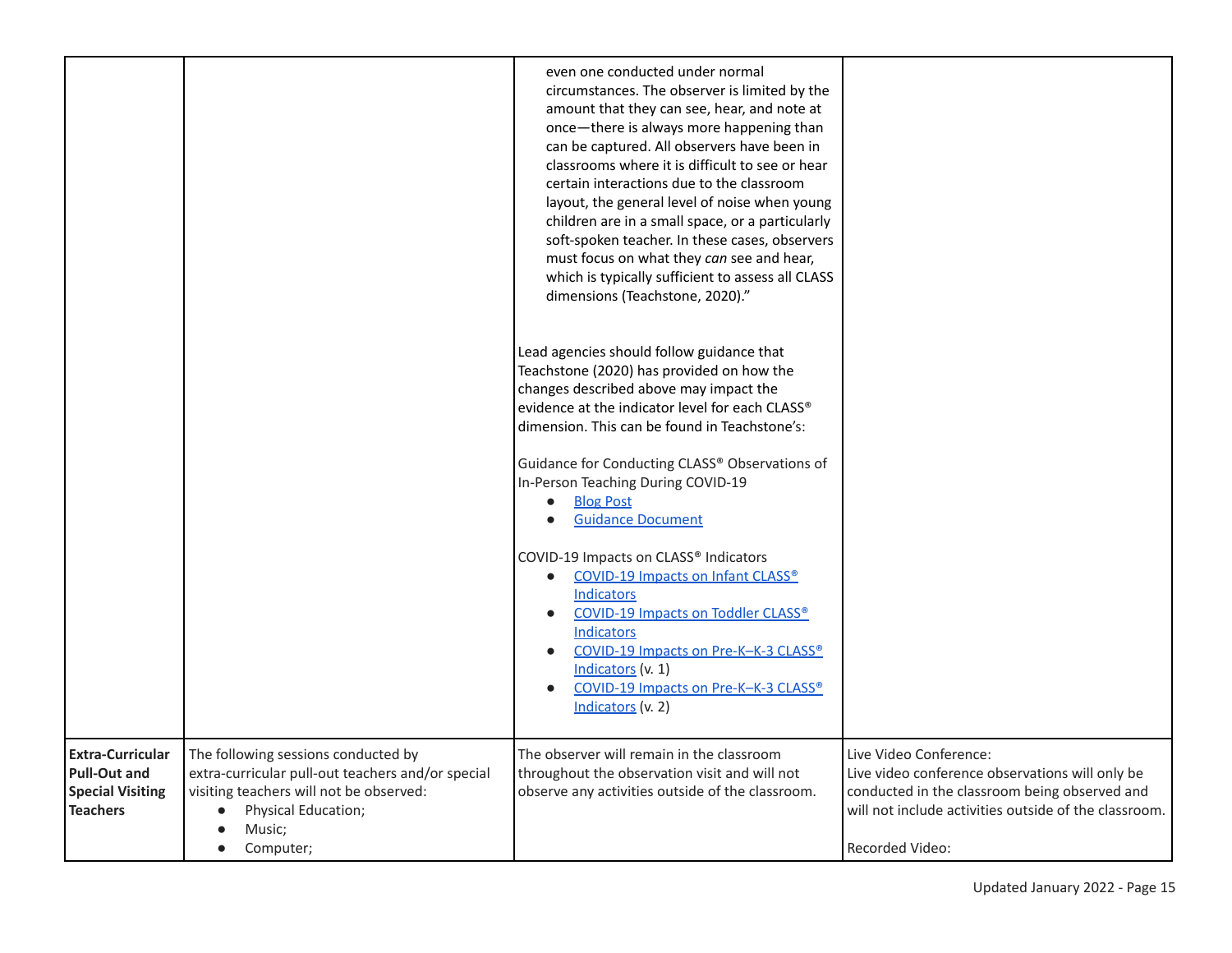<span id="page-15-2"></span><span id="page-15-1"></span><span id="page-15-0"></span>

|                                       | Library; and<br>$\bullet$<br>Art<br>Cafeteria-based meals and preK toileting will not<br>be observed.<br>Diapering in infant and toddler classrooms is an<br>observable time.<br>Outdoor recess is not included in pre-K<br>observations but is included in toddler and infant<br>observations. However, if pre-k teachers are<br>leading instructional or interactional activities<br>outside, these interactions can be observed.<br>Note: When a quiet space is not available at the<br>site, observers may sit outdoors to complete<br>scoring. This is not an opportunity to collect<br>additional data for pre-K observations. |                                                                                                                                                                                                                      | Recorded video observations also have the option<br>of being conducted only in the classroom being<br>observed. However, if the person capturing the<br>video is able to capture observations of outdoor<br>recess for toddler and infant classrooms without<br>affecting COVID-19 health and safety protocols,<br>they should do so. This also includes outdoor<br>observations of pre-k teachers if they are leading<br>instructional or interactional activities outside.                    |
|---------------------------------------|--------------------------------------------------------------------------------------------------------------------------------------------------------------------------------------------------------------------------------------------------------------------------------------------------------------------------------------------------------------------------------------------------------------------------------------------------------------------------------------------------------------------------------------------------------------------------------------------------------------------------------------|----------------------------------------------------------------------------------------------------------------------------------------------------------------------------------------------------------------------|-------------------------------------------------------------------------------------------------------------------------------------------------------------------------------------------------------------------------------------------------------------------------------------------------------------------------------------------------------------------------------------------------------------------------------------------------------------------------------------------------|
| <b>Taking Notes</b>                   | Notes must be detailed and must provide concrete examples of observations from the classroom. Summary statements for each dimension should address<br>each indicator noting the presence/absence of particular behaviors.                                                                                                                                                                                                                                                                                                                                                                                                            |                                                                                                                                                                                                                      |                                                                                                                                                                                                                                                                                                                                                                                                                                                                                                 |
| <b>Observation</b><br><b>Concerns</b> | In the unusual circumstance of any suspected<br>abuse or neglect observed at the time of the<br>observation, the observer must report the<br>observed behaviors as mandated by law.                                                                                                                                                                                                                                                                                                                                                                                                                                                  | If the observer determines that required health<br>and safety protocols are not being followed at the<br>site, the observer may terminate the visit and<br>contact the lead agency to reschedule the<br>observation. | Live Video Conference:<br>In the event that technical difficulties persist<br>during a live video conference observation to the<br>point that the observer cannot conduct an<br>adequate observation, the observation can be<br>cancelled and rescheduled for a later date.<br>Recorded Video:<br>In the event that the video footage captured is not<br>suitable for coding, the lead agency will need to<br>work with the site to reschedule a time for the<br>observation to be re-recorded. |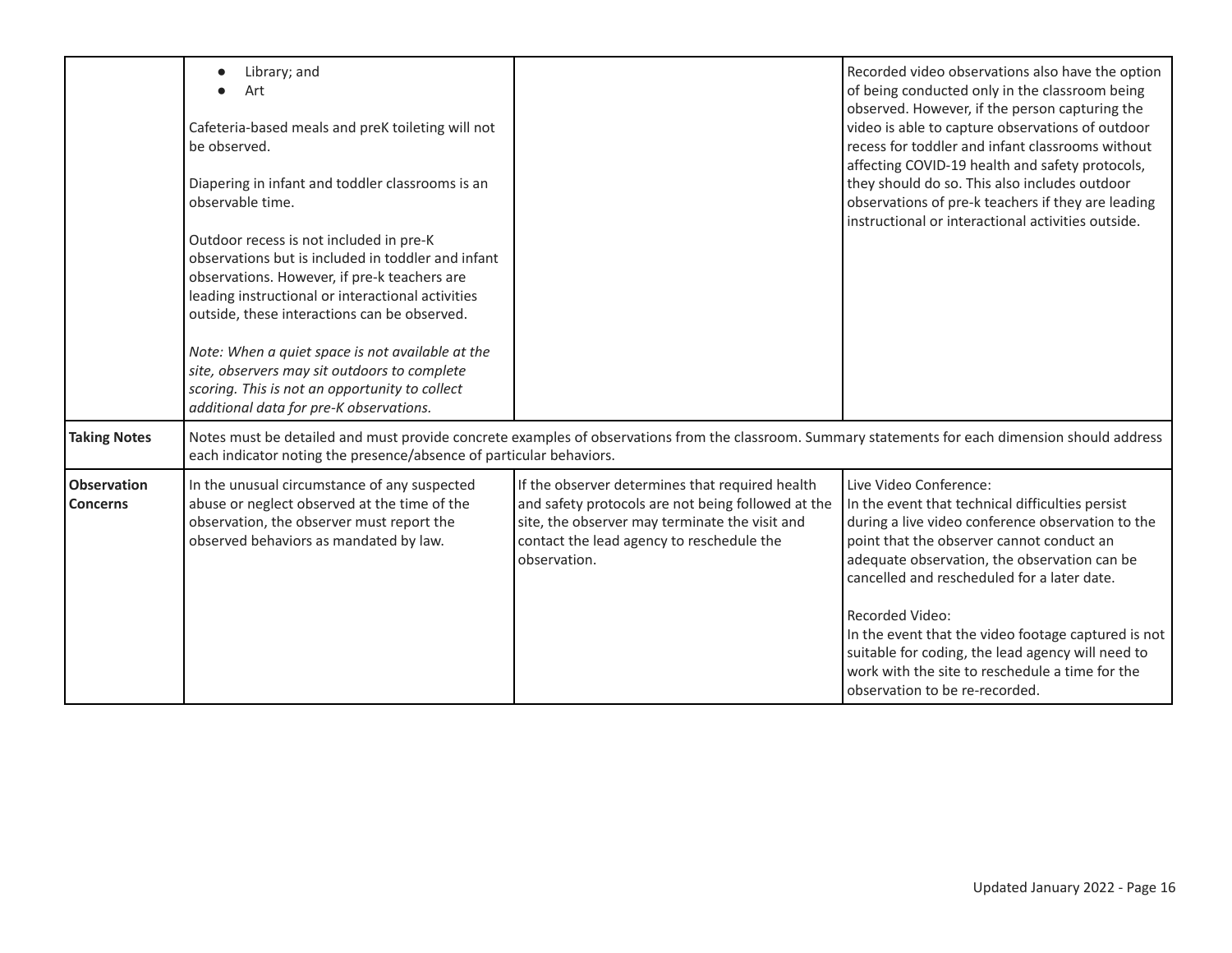## **Additional Requirements**

<span id="page-16-2"></span><span id="page-16-1"></span><span id="page-16-0"></span>

|                                                                 | Column 1<br><b>Local Protocol Requirements</b>                                                                                                                                                                         | <b>Column 2</b><br><b>Additional COVID-19 Protocol Requirements</b>                                                                                                                                                                                                                                                                                                                                                                                                   | Column <sub>3</sub><br><b>Additional Live Video Conference &amp; Recorded</b><br><b>Video Protocol Requirements</b>                                                   |
|-----------------------------------------------------------------|------------------------------------------------------------------------------------------------------------------------------------------------------------------------------------------------------------------------|-----------------------------------------------------------------------------------------------------------------------------------------------------------------------------------------------------------------------------------------------------------------------------------------------------------------------------------------------------------------------------------------------------------------------------------------------------------------------|-----------------------------------------------------------------------------------------------------------------------------------------------------------------------|
| Providing<br><b>Observation</b><br><b>Feedback</b>              | Community networks must establish and<br>implement a protocol to ensure that written<br>results and feedback from each local observation<br>are reported to sites within ten business days.                            | Teachstone (2020) recommends the continued use of CLASS® to understand the quality of classroom<br>interactions and to support educators in their professional development during the pandemic -<br>stating that teachers will especially benefit from supportive feedback related to high-quality<br>teacher-child interactions during this time.                                                                                                                    |                                                                                                                                                                       |
|                                                                 | Observers should provide high-quality supportive<br>feedback that recognizes teachers' high-quality<br>practices while focusing on opportunities for<br>growth and skill development.                                  | Therefore, community networks should establish and implement a protocol to ensure that written<br>results and feedback from each local observation are reported to sites within ten business days while<br>considering all COVID-19 health and safety protocols and procedures.                                                                                                                                                                                       |                                                                                                                                                                       |
|                                                                 |                                                                                                                                                                                                                        | Lead agencies should work with observers to develop criteria for incorporating feedback that is<br>cognizant of the impact COVID-19 health and safety protocols have on CLASS® observations in<br>addition to the traditional feedback given regarding an observation. Observers should continue to<br>provide high-quality supportive feedback that recognizes teachers' high-quality practices while<br>focusing on opportunities for growth and skill development. |                                                                                                                                                                       |
| <b>Reporting Scores</b>                                         | CLASS® scores must be entered in the portal<br>within ten days of conducting the observation, or<br>by the end of the observation period, whichever is<br>first.                                                       | Lead agencies should establish protocols for observers to submit their score sheets in a timely manner<br>while considering all COVID-19 health and safety protocols and procedures.                                                                                                                                                                                                                                                                                  |                                                                                                                                                                       |
|                                                                 | Request corrections for the observation data in<br>the CLASS® System in accordance with the<br>procedures and timelines established by the state.                                                                      |                                                                                                                                                                                                                                                                                                                                                                                                                                                                       |                                                                                                                                                                       |
|                                                                 | Lead Agencies are responsible for ensuring that all<br>community network observers submit their score<br>sheets in a timely manner, and that they retain<br>these score sheets on file for a period of three<br>years. |                                                                                                                                                                                                                                                                                                                                                                                                                                                                       |                                                                                                                                                                       |
| <b>Observer</b><br><b>Accuracy and</b><br><b>Shadow Scoring</b> | Ensure that all local observations entered into the<br>CLASS® System are conducted according to the<br>publisher's standardized procedures.                                                                            | In-person observations should comply with<br>Louisiana Department of Education reopening<br>guidance, guidance of state and local health<br>authorities, in addition to complying with health                                                                                                                                                                                                                                                                         | Live Video Conference:<br>The use of shadow scoring is encouraged during<br>live video conference observations.<br>Both observers will need to develop a<br>$\bullet$ |
|                                                                 | Develop and implement a written process to<br>monitor and compare the results of all local<br>observers for the purpose of ensuring accurate<br>observations.                                                          | and safety procedures stipulated by the site.                                                                                                                                                                                                                                                                                                                                                                                                                         | system to ensure that they start and stop<br>the live video conference observation for<br>each scoring cycle at the same time.                                        |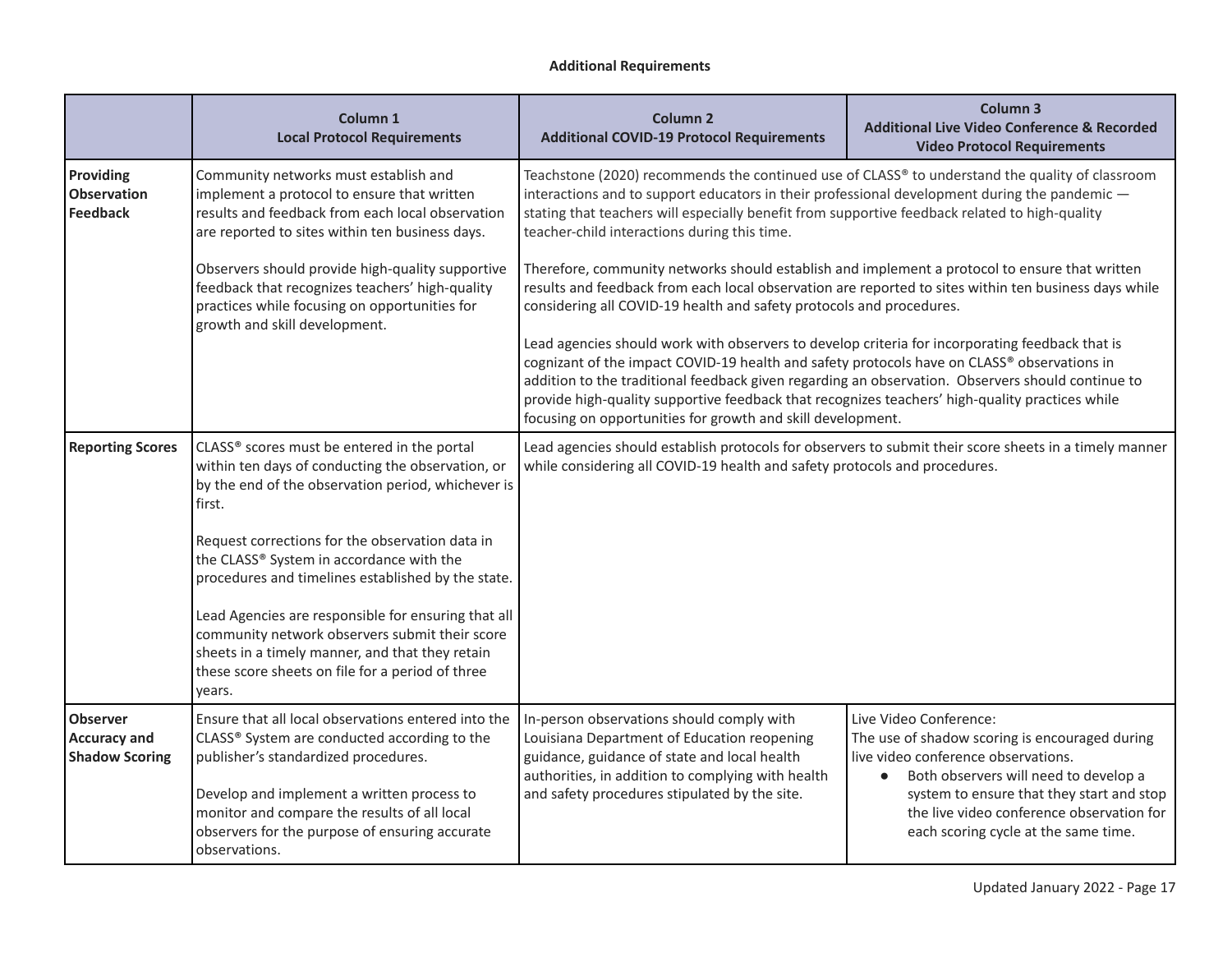<span id="page-17-1"></span><span id="page-17-0"></span>

|                                | Identify a process to address concerns regarding<br>reliability of local observers to ensure they can<br>continue to observe for the accountability system.<br>NOTE: For local observation scores, high scores,<br>low scores, and concerning patterns will trigger<br>additional third party observations to ensure<br>accuracy; and Bulletin 140 §503 requires the state<br>to impose consequences for observers who do not<br>meet accuracy requirements.<br>Conduct a minimum of one observation<br>calibration activity each semester and ensure that<br>all observers participate in at least one<br>observation calibration activity each semester.<br>Shadow score each observer at least once, at least<br>10% of all observations each observation period,<br>and at least one observation in each age group,<br>including infants during the 2019-2020 Infant<br>CLASS <sup>®</sup> Practice Year. |                                                                                                                                                                                                                                                                                                                                                                                                                                                                                                                                                                                                           | Recorded Video:<br>The use of shadow scoring is encouraged for<br>recorded video observations.<br>Both observers will need to ensure that<br>they are watching and coding the same<br>footage for each cycle.                                                                                                                                                                                                                                                                                                                                                                                             |
|--------------------------------|---------------------------------------------------------------------------------------------------------------------------------------------------------------------------------------------------------------------------------------------------------------------------------------------------------------------------------------------------------------------------------------------------------------------------------------------------------------------------------------------------------------------------------------------------------------------------------------------------------------------------------------------------------------------------------------------------------------------------------------------------------------------------------------------------------------------------------------------------------------------------------------------------------------|-----------------------------------------------------------------------------------------------------------------------------------------------------------------------------------------------------------------------------------------------------------------------------------------------------------------------------------------------------------------------------------------------------------------------------------------------------------------------------------------------------------------------------------------------------------------------------------------------------------|-----------------------------------------------------------------------------------------------------------------------------------------------------------------------------------------------------------------------------------------------------------------------------------------------------------------------------------------------------------------------------------------------------------------------------------------------------------------------------------------------------------------------------------------------------------------------------------------------------------|
| <b>Conflict of</b><br>Interest | Bulletin 140.                                                                                                                                                                                                                                                                                                                                                                                                                                                                                                                                                                                                                                                                                                                                                                                                                                                                                                 | Collaborate with all program partners to establish and implement written procedures that minimize potential observer conflict of interest as described in                                                                                                                                                                                                                                                                                                                                                                                                                                                 |                                                                                                                                                                                                                                                                                                                                                                                                                                                                                                                                                                                                           |
| <b>Record Keeping</b>          | Lead agencies must collect and maintain for a<br>period of three years, copies of current<br>certification documents for all observers, copies<br>of the background checks necessary to enter sites<br>for all observers, and original or complete copies<br>of all observation scoring forms in an<br>accountability reporting period for a period.                                                                                                                                                                                                                                                                                                                                                                                                                                                                                                                                                          | Lead agencies should document attempted<br>observation visits that were postponed due to<br>COVID-19, instances where protocol was not able<br>to be met, and other issues not properly<br>addressed by this guidance document.<br>This documentation may be used to support<br>waiver requests if lead agencies are not able to<br>conduct observations in 100% of classrooms in<br>their community network.<br>LDOE will provide lead agencies additional<br>guidance on requesting observation waivers prior   Lead agencies should refer to Louisiana's Data<br>to the end of the observation period. | Live Video Conference:<br>It may be helpful to develop a protocol for<br>observers to document attempted live video<br>observations, internet connectivity issues, or<br>other audio or video challenges.<br>Recorded Video:<br>In accordance with local policies around video<br>storage, lead agencies should develop protocols<br>for the safe storage and disposal of recorded<br>video footage.<br>Governance and Student Privacy Handbook for<br>additional information related to student and data<br>privacy.<br>Teachstone also provides recommendations for<br>video security in this guidance. |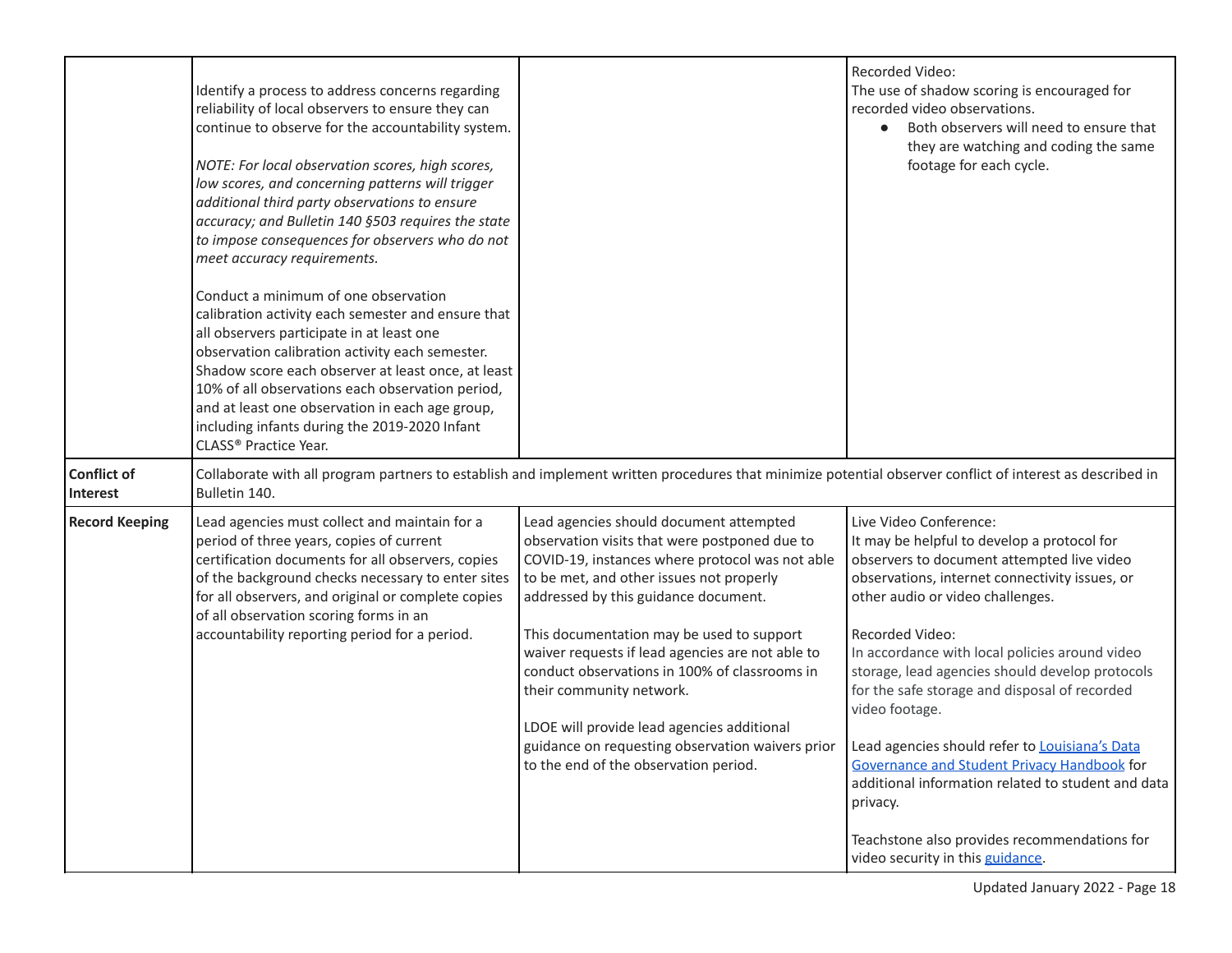|  | General recommendations for video security<br>include:<br>Ensure that only necessary individuals<br>$\bullet$<br>have access to video for observing<br>Consider a solution that avoids video<br>being stored on the capture devices<br>where possible<br>Keep all footage protected by username<br>and password. Ensure video settings do<br>not allow for recorded video to be shared<br>or downloaded.<br>Ensure Observers have access to a<br>private space for viewing and coding |
|--|---------------------------------------------------------------------------------------------------------------------------------------------------------------------------------------------------------------------------------------------------------------------------------------------------------------------------------------------------------------------------------------------------------------------------------------------------------------------------------------|
|  | videos and/or that the video is labeled<br>using teacher ID rather than names to<br>ensure anonymity                                                                                                                                                                                                                                                                                                                                                                                  |